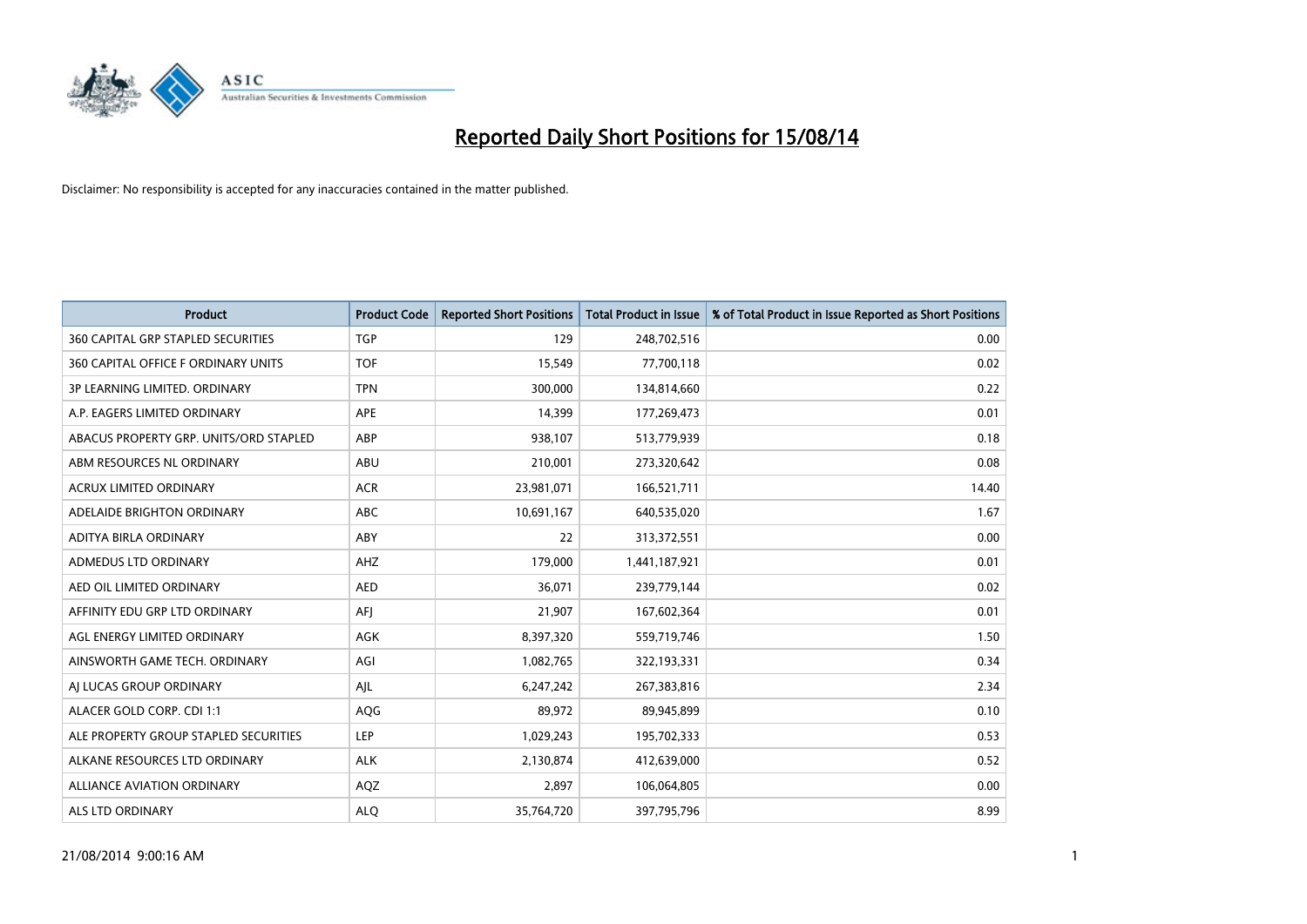

| <b>Product</b>                          | <b>Product Code</b> | <b>Reported Short Positions</b> | <b>Total Product in Issue</b> | % of Total Product in Issue Reported as Short Positions |
|-----------------------------------------|---------------------|---------------------------------|-------------------------------|---------------------------------------------------------|
| ALTIUM LIMITED ORDINARY                 | <b>ALU</b>          | 36,873                          | 113,272,762                   | 0.03                                                    |
| ALTONA MINING LTD ORDINARY              | <b>AOH</b>          | 101,323                         | 532,579,704                   | 0.02                                                    |
| ALUMINA LIMITED ORDINARY                | <b>AWC</b>          | 86,647,311                      | 2,806,225,615                 | 3.09                                                    |
| AMALGAMATED HOLDINGS ORDINARY           | AHD                 | 19,363                          | 157,864,530                   | 0.01                                                    |
| AMCOM TELECOMM, ORDINARY                | AMM                 | 3,838,707                       | 264,835,089                   | 1.45                                                    |
| AMCOR LIMITED ORDINARY                  | AMC                 | 5,674,820                       | 1,206,684,923                 | 0.47                                                    |
| AMP CAPITAL CHINA ORDINARY UNITS        | AGF                 | 20,821,900                      | 374,593,484                   | 5.56                                                    |
| AMP LIMITED ORDINARY                    | AMP                 | 25,207,964                      | 2,957,737,964                 | 0.85                                                    |
| ANSELL LIMITED ORDINARY                 | <b>ANN</b>          | 7,017,154                       | 152,937,881                   | 4.59                                                    |
| ANTARES ENERGY LTD ORDINARY             | AZZ                 | 101,564                         | 255,000,000                   | 0.04                                                    |
| ANZ BANKING GRP LTD ORDINARY            | ANZ                 | 9,785,026                       | 2,756,593,636                 | 0.35                                                    |
| APA GROUP STAPLED SECURITIES            | APA                 | 14,402,678                      | 835,750,807                   | 1.72                                                    |
| APEX MINERALS NL ORDINARY               | <b>AXM</b>          | 5                               | 318,391,925                   | 0.00                                                    |
| APN NEWS & MEDIA ORDINARY               | <b>APN</b>          | 645,790                         | 1,029,041,356                 | 0.06                                                    |
| AQUARIUS PLATINUM. ORDINARY             | <b>AOP</b>          | 3,015,594                       | 1,464,872,899                 | 0.21                                                    |
| AQUILA RESOURCES ORDINARY               | <b>AQA</b>          | 14,745                          | 411,804,442                   | 0.00                                                    |
| ARB CORPORATION ORDINARY                | ARP                 | 1,377,680                       | 72,493,302                    | 1.90                                                    |
| ARDENT LEISURE GROUP STAPLED SECURITIES | AAD                 | 3,319,427                       | 425,802,596                   | 0.78                                                    |
| ARISTOCRAT LEISURE ORDINARY             | ALL                 | 11,862,732                      | 622,710,823                   | 1.91                                                    |
| ARRIUM LTD ORDINARY                     | ARI                 | 39,092,034                      | 1,366,183,142                 | 2.86                                                    |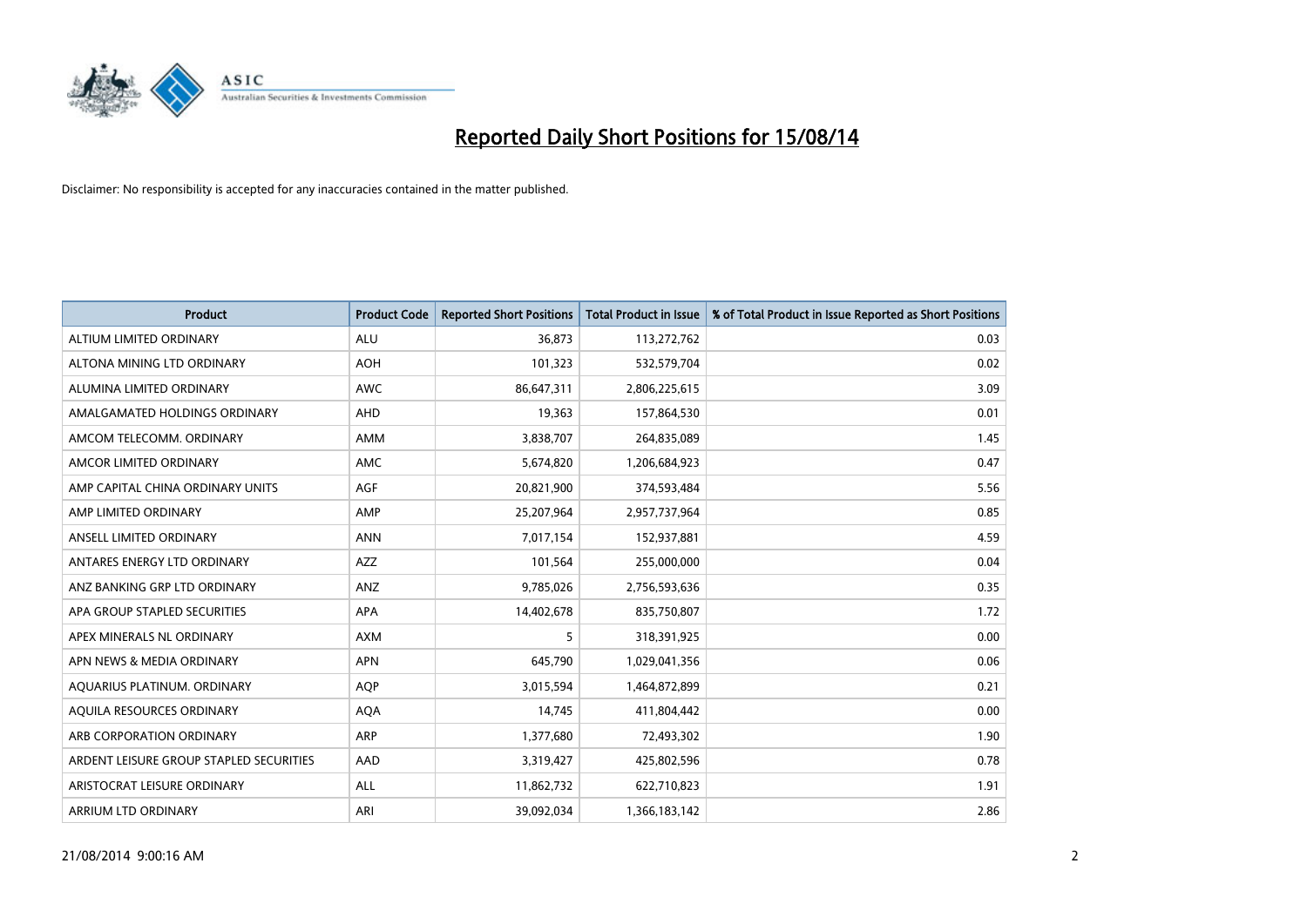

| <b>Product</b>                            | <b>Product Code</b> | <b>Reported Short Positions</b> | <b>Total Product in Issue</b> | % of Total Product in Issue Reported as Short Positions |
|-------------------------------------------|---------------------|---------------------------------|-------------------------------|---------------------------------------------------------|
| ASALEO CARE LIMITED ORDINARY              | AHY                 | 3,500,000                       | 603,059,070                   | 0.58                                                    |
| ASCIANO LIMITED ORDINARY                  | <b>AIO</b>          | 2,112,277                       | 975,385,664                   | 0.22                                                    |
| ASG GROUP LIMITED ORDINARY                | <b>ASZ</b>          | 491,357                         | 206,720,839                   | 0.24                                                    |
| ASPEN GROUP ORD/UNITS STAPLED             | APZ                 | 146,264                         | 119,948,774                   | 0.12                                                    |
| ASTRO JAP PROP GROUP STAPLED US PROHIBIT. | AJA                 | 23,507                          | 67,211,752                    | 0.03                                                    |
| ASX LIMITED ORDINARY                      | ASX                 | 5,327,508                       | 193,595,162                   | 2.75                                                    |
| ATLAS IRON LIMITED ORDINARY               | <b>AGO</b>          | 148,337,459                     | 915,496,158                   | 16.20                                                   |
| ATRUM COAL NL ORDINARY                    | ATU                 | 144,779                         | 161,624,242                   | 0.09                                                    |
| AURIZON HOLDINGS LTD ORDINARY             | AZJ                 | 3,445,937                       | 2,137,284,503                 | 0.16                                                    |
| AUSDRILL LIMITED ORDINARY                 | <b>ASL</b>          | 23,258,576                      | 312,277,224                   | 7.45                                                    |
| AUSENCO LIMITED ORDINARY                  | AAX                 | 1,854,014                       | 168,449,799                   | 1.10                                                    |
| AUSNET SERVICES STAPLED SECURITIES        | <b>AST</b>          | 34,948,839                      | 3,425,244,162                 | 1.02                                                    |
| AUSTAL LIMITED ORDINARY                   | ASB                 | 192,459                         | 346,379,377                   | 0.06                                                    |
| AUSTBROKERS HOLDINGS ORDINARY             | <b>AUB</b>          | 293,129                         | 59,955,596                    | 0.49                                                    |
| AUSTIN ENGINEERING ORDINARY               | ANG                 | 1,454,503                       | 84,274,004                    | 1.73                                                    |
| AUSTRALAND PROPERTY STAPLED SECURITY      | <b>ALZ</b>          | 115,617                         | 581,797,922                   | 0.02                                                    |
| AUSTRALIAN AGRICULT. ORDINARY             | AAC                 | 2,793,290                       | 532,474,721                   | 0.52                                                    |
| AUSTRALIAN FOUNDAT. ORDINARY              | AFI                 | 100                             | 1,049,055,166                 | 0.00                                                    |
| AUSTRALIAN INFR LTD ORDINARY              | <b>AIX</b>          | 29,190                          | 620,733,944                   | 0.00                                                    |
| AUSTRALIAN PHARM. ORDINARY                | API                 | 10,770,606                      | 488,115,883                   | 2.21                                                    |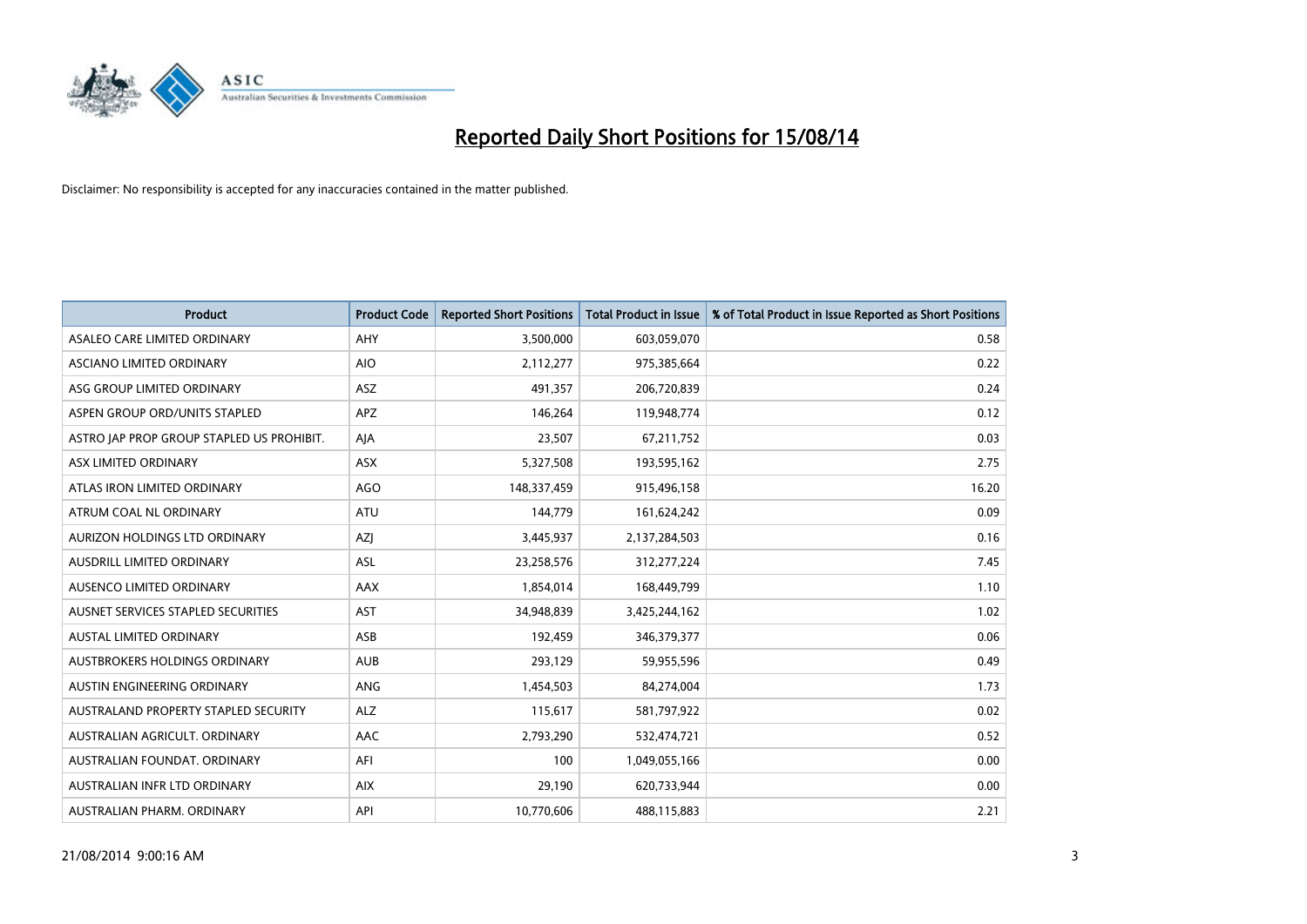

| <b>Product</b>                      | <b>Product Code</b> | <b>Reported Short Positions</b> | <b>Total Product in Issue</b> | % of Total Product in Issue Reported as Short Positions |
|-------------------------------------|---------------------|---------------------------------|-------------------------------|---------------------------------------------------------|
| AUTOMOTIVE HOLDINGS ORDINARY        | AHE                 | 794,557                         | 306,437,941                   | 0.26                                                    |
| AVANCO RESOURCES LTD ORDINARY       | AVB                 | 16,147                          | 1,661,675,855                 | 0.00                                                    |
| AVEO GROUP STAPLED SECURITIES       | AOG                 | 10,864,193                      | 500,111,460                   | 2.17                                                    |
| AWE LIMITED ORDINARY                | <b>AWE</b>          | 697,483                         | 522,696,385                   | 0.13                                                    |
| <b>AZONTO PET LTD ORDINARY</b>      | APY                 | 1                               | 1,159,375,100                 | 0.00                                                    |
| AZUMAH RESOURCES ORDINARY           | <b>AZM</b>          | 1                               | 358,316,919                   | 0.00                                                    |
| <b>BANDANNA ENERGY ORDINARY</b>     | <b>BND</b>          | 24,135,792                      | 528,481,199                   | 4.57                                                    |
| BANK OF QUEENSLAND. ORDINARY        | <b>BOQ</b>          | 2,992,573                       | 362,516,534                   | 0.83                                                    |
| <b>BANNERMAN RESOURCES ORDINARY</b> | <b>BMN</b>          | 362,729                         | 329,745,150                   | 0.11                                                    |
| <b>BASE RES LIMITED ORDINARY</b>    | <b>BSE</b>          | 5,515,197                       | 561,840,029                   | 0.98                                                    |
| <b>BATHURST RES LTD. ORDINARY</b>   | <b>BRL</b>          | 2,043,336                       | 947,828,434                   | 0.22                                                    |
| <b>BC IRON LIMITED ORDINARY</b>     | <b>BCI</b>          | 4,628,504                       | 124,345,439                   | 3.72                                                    |
| BEACH ENERGY LIMITED ORDINARY       | <b>BPT</b>          | 24,022,206                      | 1,292,897,806                 | 1.86                                                    |
| BEADELL RESOURCE LTD ORDINARY       | <b>BDR</b>          | 22,127,037                      | 798,657,280                   | 2.77                                                    |
| BEGA CHEESE LTD ORDINARY            | <b>BGA</b>          | 694,939                         | 152,245,802                   | 0.46                                                    |
| BENDIGO AND ADELAIDE ORDINARY       | <b>BEN</b>          | 13,547,825                      | 447,896,991                   | 3.02                                                    |
| BENTHAM IMF LTD ORDINARY            | <b>IMF</b>          | 3,622,760                       | 165,370,269                   | 2.19                                                    |
| BERKELEY RESOURCES ORDINARY         | <b>BKY</b>          | 94,138                          | 180,361,323                   | 0.05                                                    |
| BETASHARES ASX RES ETF UNITS        | <b>ORE</b>          | 512,000                         | 2,923,641                     | 17.51                                                   |
| BETASHARESCASHETF ETF UNITS         | AAA                 | 634                             | 12,343,410                    | 0.01                                                    |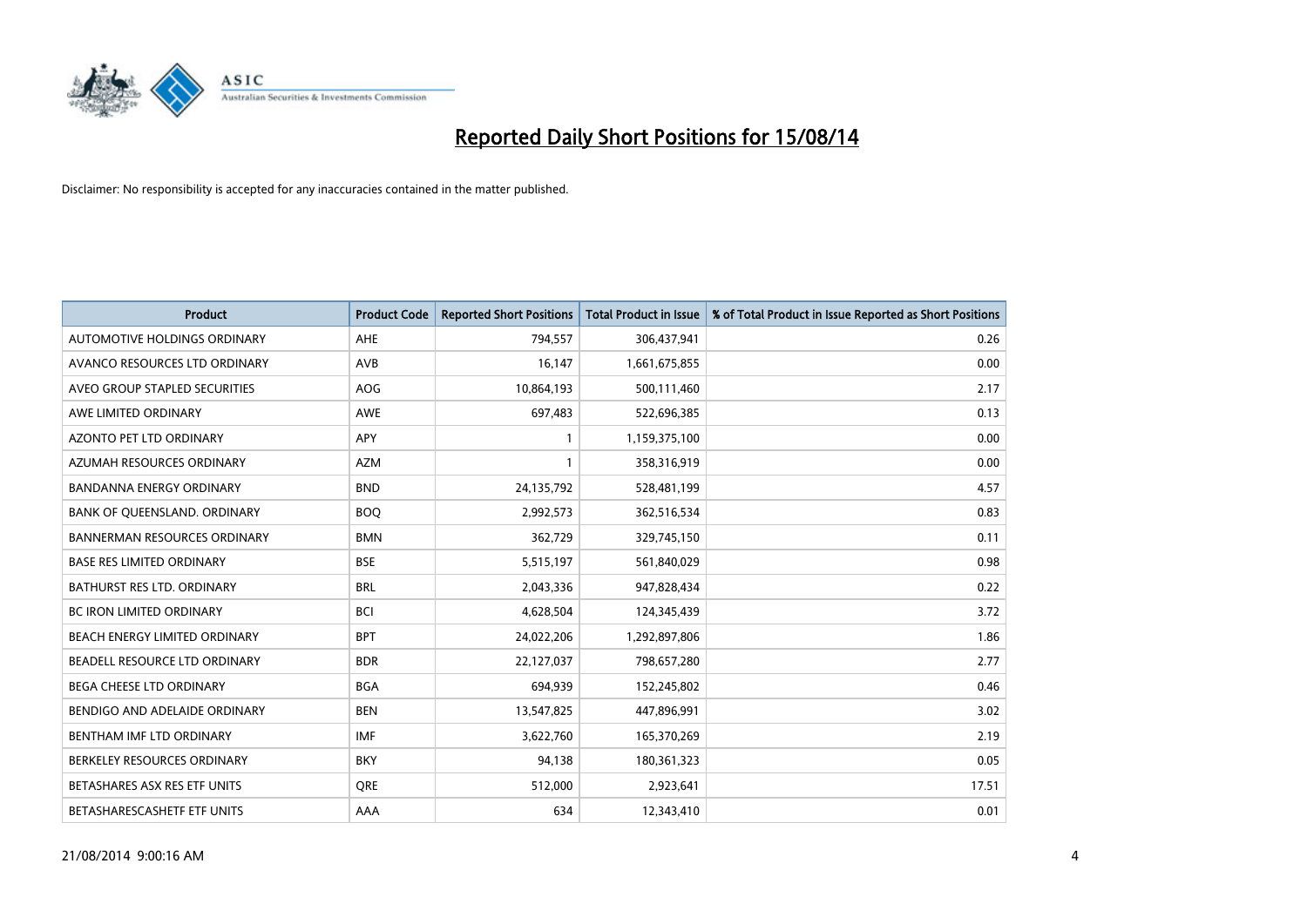

| <b>Product</b>                                | <b>Product Code</b> | <b>Reported Short Positions</b> | <b>Total Product in Issue</b> | % of Total Product in Issue Reported as Short Positions |
|-----------------------------------------------|---------------------|---------------------------------|-------------------------------|---------------------------------------------------------|
| <b>BHP BILLITON LIMITED ORDINARY</b>          | <b>BHP</b>          | 9,125,259                       | 3,211,691,105                 | 0.28                                                    |
| <b>BIGAIR GROUP LIMITED ORDINARY</b>          | <b>BGL</b>          | 45,160                          | 172,872,340                   | 0.03                                                    |
| <b>BILLABONG ORDINARY</b>                     | <b>BBG</b>          | 13,190,792                      | 990,370,034                   | 1.33                                                    |
| <b>BIONOMICS LIMITED ORDINARY</b>             | <b>BNO</b>          | 71,000                          | 417,356,567                   | 0.02                                                    |
| <b>BLACKHAM RESOURCES ORDINARY</b>            | <b>BLK</b>          | 128,700                         | 118,612,952                   | 0.11                                                    |
| <b>BLACKMORES LIMITED ORDINARY</b>            | <b>BKL</b>          | 2,284                           | 17,114,947                    | 0.01                                                    |
| <b>BLACKTHORN RESOURCES ORD US PROHIBITED</b> | <b>BTR</b>          | 3,967                           | 164,285,950                   | 0.00                                                    |
| <b>BLUESCOPE STEEL LTD ORDINARY</b>           | <b>BSL</b>          | 1,043,295                       | 558,848,896                   | 0.19                                                    |
| <b>BOART LONGYEAR ORDINARY</b>                | <b>BLY</b>          | 34,547,936                      | 461,163,412                   | 7.49                                                    |
| <b>BORAL LIMITED, ORDINARY</b>                | <b>BLD</b>          | 16,517,853                      | 782,736,249                   | 2.11                                                    |
| <b>BRADKEN LIMITED ORDINARY</b>               | <b>BKN</b>          | 12,871,142                      | 171,027,249                   | 7.53                                                    |
| <b>BRAMBLES LIMITED ORDINARY</b>              | <b>BXB</b>          | 1,659,549                       | 1,563,444,619                 | 0.11                                                    |
| BREVILLE GROUP LTD ORDINARY                   | <b>BRG</b>          | 2,817,582                       | 130,095,322                   | 2.17                                                    |
| <b>BRICKWORKS LIMITED ORDINARY</b>            | <b>BKW</b>          | 95,606                          | 148,038,996                   | 0.06                                                    |
| BT INVESTMENT MNGMNT ORDINARY                 | <b>BTT</b>          | 295,289                         | 284,384,906                   | 0.10                                                    |
| <b>BURU ENERGY ORDINARY</b>                   | <b>BRU</b>          | 18,707,579                      | 298,505,530                   | 6.27                                                    |
| <b>BWP TRUST ORDINARY UNITS</b>               | <b>BWP</b>          | 6,996,631                       | 634,395,195                   | 1.10                                                    |
| <b>CABCHARGE AUSTRALIA ORDINARY</b>           | CAB                 | 11,450,283                      | 120,430,683                   | 9.51                                                    |
| CALTEX AUSTRALIA ORDINARY                     | <b>CTX</b>          | 2,649,215                       | 270,000,000                   | 0.98                                                    |
| CAPE LAMBERT RES LTD ORDINARY                 | <b>CFE</b>          | 5,549,657                       | 632,227,857                   | 0.88                                                    |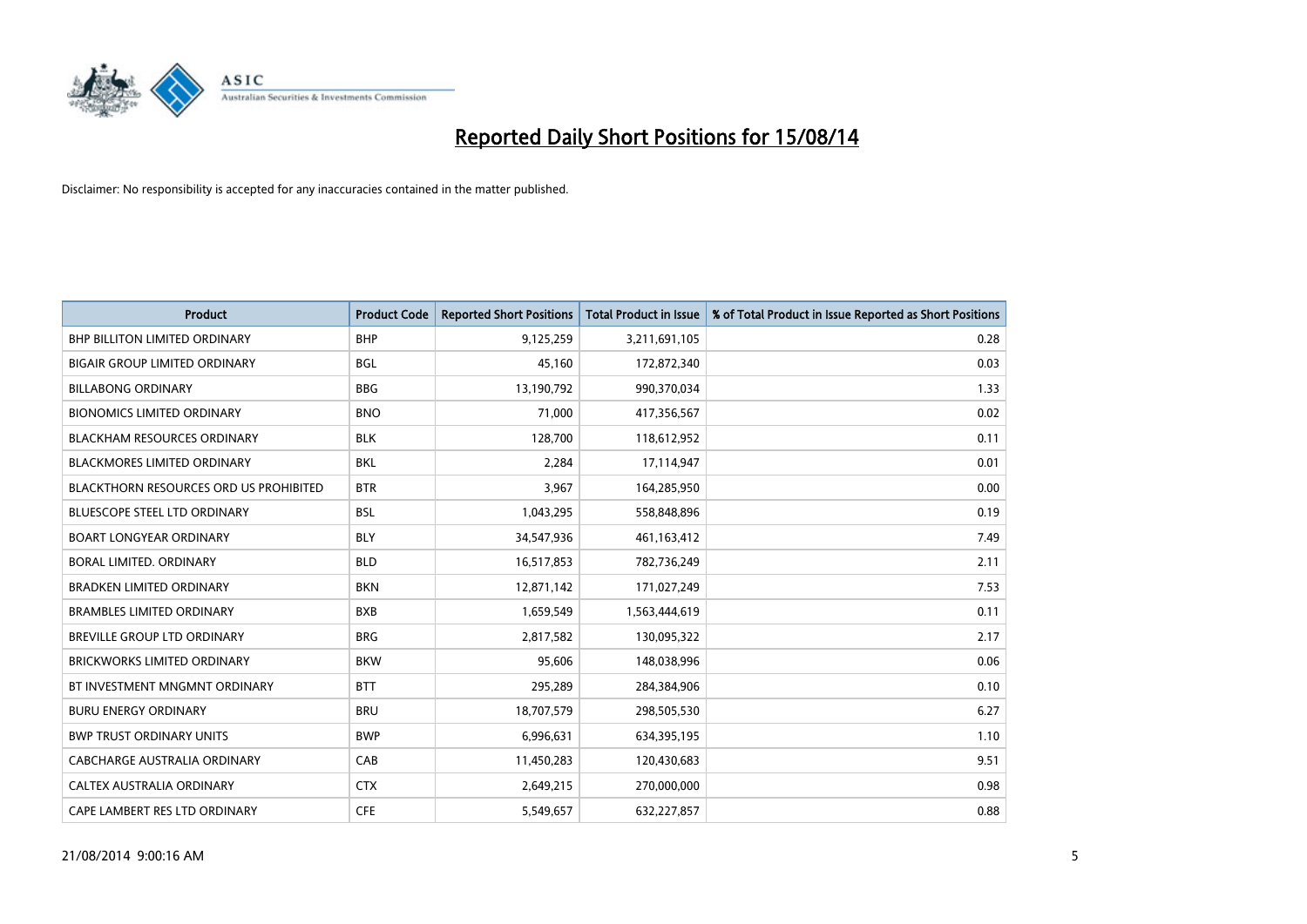

| <b>Product</b>                          | <b>Product Code</b> | <b>Reported Short Positions</b> | <b>Total Product in Issue</b> | % of Total Product in Issue Reported as Short Positions |
|-----------------------------------------|---------------------|---------------------------------|-------------------------------|---------------------------------------------------------|
| <b>CAPITOL HEALTH ORDINARY</b>          | CAJ                 | 359,639                         | 431,180,115                   | 0.08                                                    |
| <b>CARBINE RESOURCES ORDINARY</b>       | <b>CRB</b>          | 30,500                          | 140,017,394                   | 0.02                                                    |
| CARDNO LIMITED ORDINARY                 | CDD                 | 8,009,907                       | 163,266,973                   | 4.91                                                    |
| CARNARVON PETROLEUM ORDINARY            | <b>CVN</b>          | 734                             | 987,176,977                   | 0.00                                                    |
| CARSALES.COM LTD ORDINARY               | <b>CRZ</b>          | 7,348,935                       | 237,828,965                   | 3.09                                                    |
| <b>CASH CONVERTERS ORDINARY</b>         | CCV                 | 8,662,620                       | 428,886,124                   | 2.02                                                    |
| CEDAR WOODS PROP. ORDINARY              | <b>CWP</b>          | 92,413                          | 78,336,371                    | 0.12                                                    |
| CENTRAL PETROLEUM ORDINARY              | <b>CTP</b>          | 1,488,902                       | 348,718,957                   | 0.43                                                    |
| CFS RETAIL TRUST GRP STAPLED SECURITIES | <b>CFX</b>          | 57,959,777                      | 3,018,050,810                 | 1.92                                                    |
| <b>CHALLENGER LIMITED ORDINARY</b>      | <b>CGF</b>          | 224,001                         | 530,862,585                   | 0.04                                                    |
| CHARTER HALL GROUP STAPLED US PROHIBIT. | <b>CHC</b>          | 570,385                         | 347,989,262                   | 0.16                                                    |
| <b>CHARTER HALL RETAIL UNITS</b>        | <b>COR</b>          | 10,217,909                      | 369,040,750                   | 2.77                                                    |
| <b>CHORUS LIMITED ORDINARY</b>          | <b>CNU</b>          | 105,474                         | 396,369,767                   | 0.03                                                    |
| COAL OF AFRICA LTD ORDINARY             | <b>CZA</b>          | 426                             | 1,048,368,613                 | 0.00                                                    |
| <b>COALSPUR MINES LTD ORDINARY</b>      | CPL                 | 2,486,402                       | 641,544,455                   | 0.39                                                    |
| COBAR CONSOLIDATED ORDINARY             | CCU                 | 100,000                         | 329,715,353                   | 0.03                                                    |
| COCA-COLA AMATIL ORDINARY               | <b>CCL</b>          | 11,836,030                      | 763,590,249                   | 1.55                                                    |
| COCHLEAR LIMITED ORDINARY               | <b>COH</b>          | 8,814,926                       | 57,062,020                    | 15.45                                                   |
| <b>COCKATOO COAL ORDINARY</b>           | <b>COK</b>          | 167,987                         | 4,560,196,928                 | 0.00                                                    |
| <b>CODAN LIMITED ORDINARY</b>           | <b>CDA</b>          | 408,385                         | 176,969,924                   | 0.23                                                    |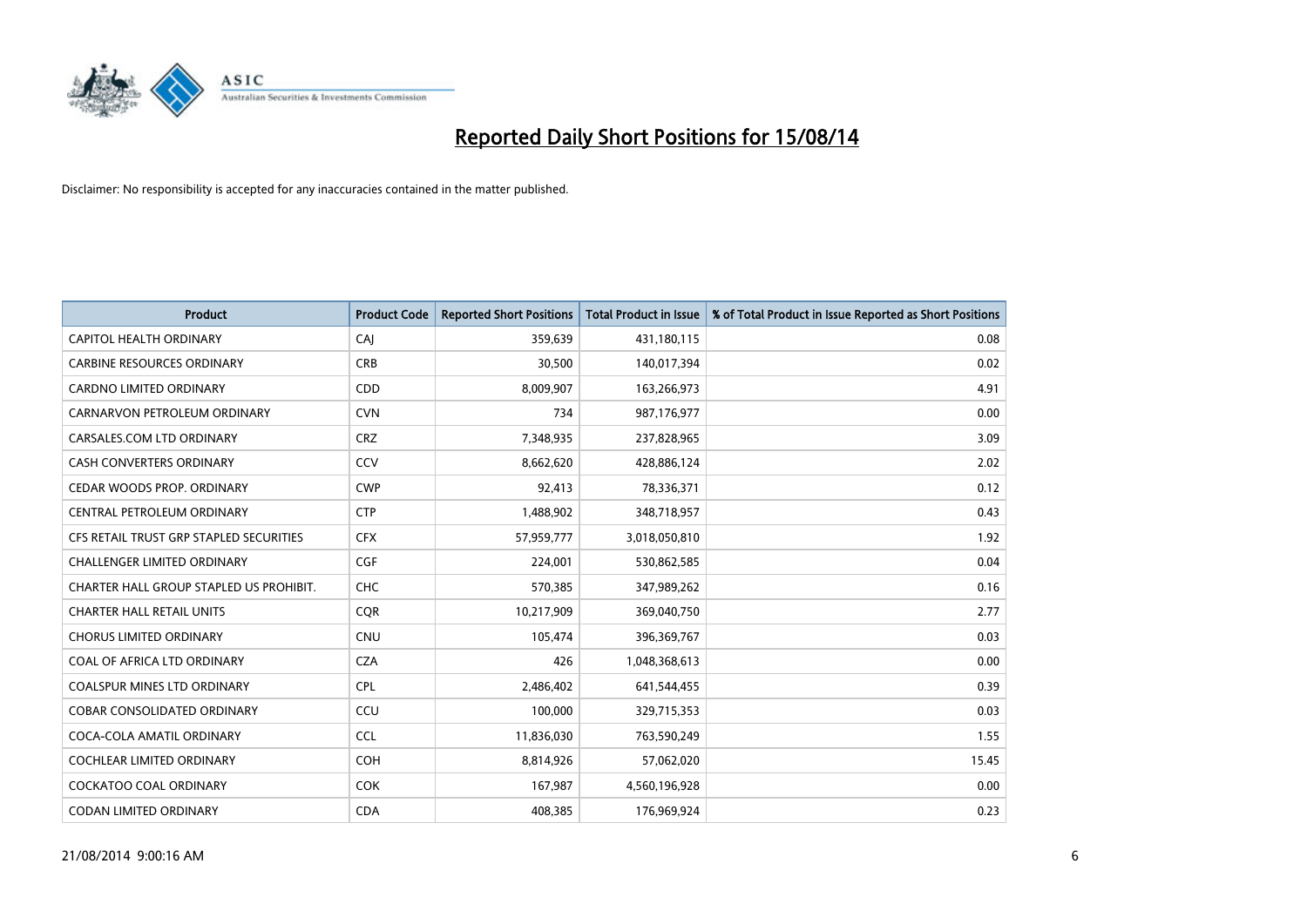

| Product                                 | <b>Product Code</b> | <b>Reported Short Positions</b> | <b>Total Product in Issue</b> | % of Total Product in Issue Reported as Short Positions |
|-----------------------------------------|---------------------|---------------------------------|-------------------------------|---------------------------------------------------------|
| <b>COFFEY INTERNATIONAL ORDINARY</b>    | COF                 | 7,994                           | 255,833,165                   | 0.00                                                    |
| <b>COKAL LTD ORDINARY</b>               | <b>CKA</b>          | 6,820                           | 471,103,926                   | 0.00                                                    |
| <b>COLLECTION HOUSE ORDINARY</b>        | <b>CLH</b>          | 2,167,600                       | 129,717,785                   | 1.67                                                    |
| <b>COLLINS FOODS LTD ORDINARY</b>       | <b>CKF</b>          | 100,000                         | 93,000,003                    | 0.11                                                    |
| COMMONWEALTH BANK, ORDINARY             | <b>CBA</b>          | 14,647,353                      | 1,621,319,194                 | 0.90                                                    |
| <b>COMPASS RESOURCES ORDINARY</b>       | <b>CMR</b>          | 7,472                           | 1,403,744,100                 | 0.00                                                    |
| <b>COMPUTERSHARE LTD ORDINARY</b>       | <b>CPU</b>          | 6,938,813                       | 556,203,079                   | 1.25                                                    |
| <b>COOPER ENERGY LTD ORDINARY</b>       | <b>COE</b>          | 159,658                         | 329,235,509                   | 0.05                                                    |
| <b>CORP TRAVEL LIMITED ORDINARY</b>     | <b>CTD</b>          | 328,993                         | 89,931,376                    | 0.37                                                    |
| <b>COVER-MORE GRP LTD ORDINARY</b>      | <b>CVO</b>          | 7,699,091                       | 317,750,000                   | 2.42                                                    |
| <b>CREDIT CORP GROUP ORDINARY</b>       | <b>CCP</b>          | 244,061                         | 46,131,882                    | 0.53                                                    |
| <b>CROMWELL PROP STAPLED SECURITIES</b> | <b>CMW</b>          | 10,675,642                      | 1,727,280,850                 | 0.62                                                    |
| <b>CROWE HORWATH AUS ORDINARY</b>       | <b>CRH</b>          | 463,755                         | 273,005,429                   | 0.17                                                    |
| <b>CROWN RESORTS LTD ORDINARY</b>       | <b>CWN</b>          | 5,655,047                       | 728,394,185                   | 0.78                                                    |
| <b>CSG LIMITED ORDINARY</b>             | CSV                 | 120,604                         | 279,140,492                   | 0.04                                                    |
| <b>CSL LIMITED ORDINARY</b>             | <b>CSL</b>          | 1,066,454                       | 474,588,196                   | 0.22                                                    |
| <b>CSR LIMITED ORDINARY</b>             | <b>CSR</b>          | 19,455,326                      | 506,000,315                   | 3.84                                                    |
| <b>CUDECO LIMITED ORDINARY</b>          | <b>CDU</b>          | 8,318,302                       | 235,425,143                   | 3.53                                                    |
| DART ENERGY LTD ORDINARY                | <b>DTE</b>          | 27,071,893                      | 1,108,752,733                 | 2.44                                                    |
| DATA#3 LIMITED ORDINARY                 | <b>DTL</b>          | 210,977                         | 153,974,950                   | 0.14                                                    |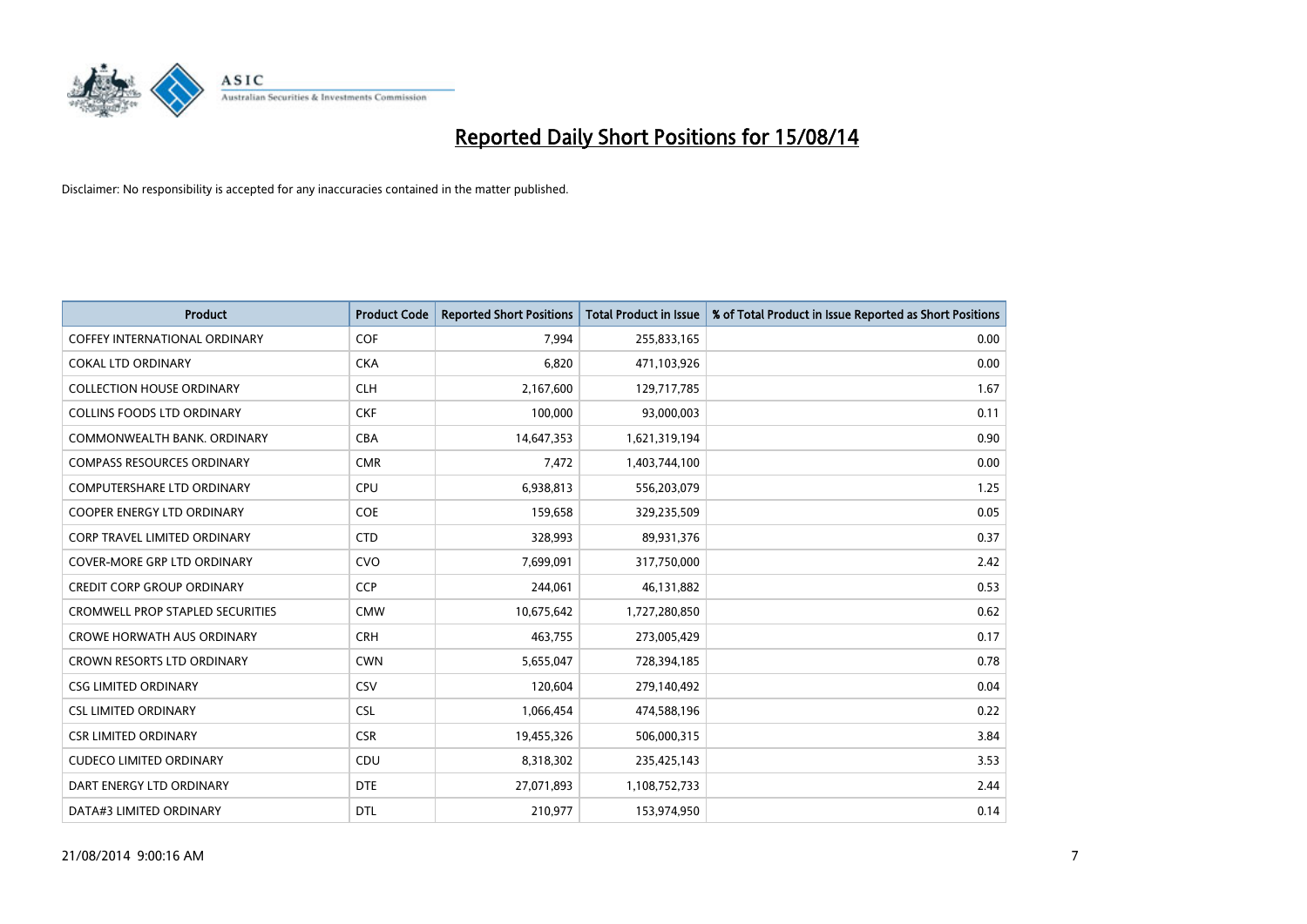

| <b>Product</b>                       | <b>Product Code</b> | <b>Reported Short Positions</b> | <b>Total Product in Issue</b> | % of Total Product in Issue Reported as Short Positions |
|--------------------------------------|---------------------|---------------------------------|-------------------------------|---------------------------------------------------------|
| <b>DECMIL GROUP LIMITED ORDINARY</b> | <b>DCG</b>          | 1,281,753                       | 168,657,794                   | 0.76                                                    |
| DEEP YELLOW LIMITED ORDINARY         | <b>DYL</b>          | 947                             | 1,708,965,890                 | 0.00                                                    |
| DEVINE LIMITED ORDINARY              | <b>DVN</b>          | 2,372                           | 158,730,556                   | 0.00                                                    |
| DEXUS PROPERTY GROUP STAPLED UNITS   | <b>DXS</b>          | 21,677,810                      | 5,433,110,810                 | 0.40                                                    |
| DICK SMITH HLDGS ORDINARY            | <b>DSH</b>          | 21,331,918                      | 236,511,364                   | 9.02                                                    |
| DISCOVERY METALS LTD ORDINARY        | <b>DML</b>          | 1,277,631                       | 644,039,581                   | 0.20                                                    |
| DOMINO PIZZA ENTERPR ORDINARY        | <b>DMP</b>          | 1,878,170                       | 85,933,273                    | 2.19                                                    |
| DONACO INTERNATIONAL ORDINARY        | <b>DNA</b>          | 3,207,394                       | 460,293,231                   | 0.70                                                    |
| DORAY MINERALS LTD ORDINARY          | <b>DRM</b>          | 132,128                         | 164,759,256                   | 0.08                                                    |
| DOWNER EDI LIMITED ORDINARY          | <b>DOW</b>          | 21,805,686                      | 435,399,975                   | 5.01                                                    |
| DRILLSEARCH ENERGY ORDINARY          | <b>DLS</b>          | 18,393,270                      | 446,058,999                   | 4.12                                                    |
| DUET GROUP STAPLED US PROHIBIT.      | <b>DUE</b>          | 6,421,777                       | 1,317,809,323                 | 0.49                                                    |
| DUKETON MINING ORDINARY              | <b>DKM</b>          | 4,710                           | 82,524,812                    | 0.01                                                    |
| DULUXGROUP LIMITED ORDINARY          | <b>DLX</b>          | 469,523                         | 383,503,942                   | 0.12                                                    |
| <b>DWS LTD ORDINARY</b>              | <b>DWS</b>          | 195,096                         | 132,362,763                   | 0.15                                                    |
| ECHO ENTERTAINMENT ORDINARY          | <b>EGP</b>          | 5,440,903                       | 825,672,730                   | 0.66                                                    |
| ELDERS LIMITED ORDINARY              | <b>ELD</b>          | 19,146,462                      | 455,013,329                   | 4.21                                                    |
| ELEMENTAL MINERALS ORDINARY          | ELM                 | 94,536                          | 315,663,391                   | 0.03                                                    |
| <b>EMECO HOLDINGS ORDINARY</b>       | <b>EHL</b>          | 7,649,215                       | 599,675,707                   | 1.28                                                    |
| <b>ENDEAVOUR MIN CORP CDI 1:1</b>    | <b>EVR</b>          | 31,265                          | 50,014,634                    | 0.06                                                    |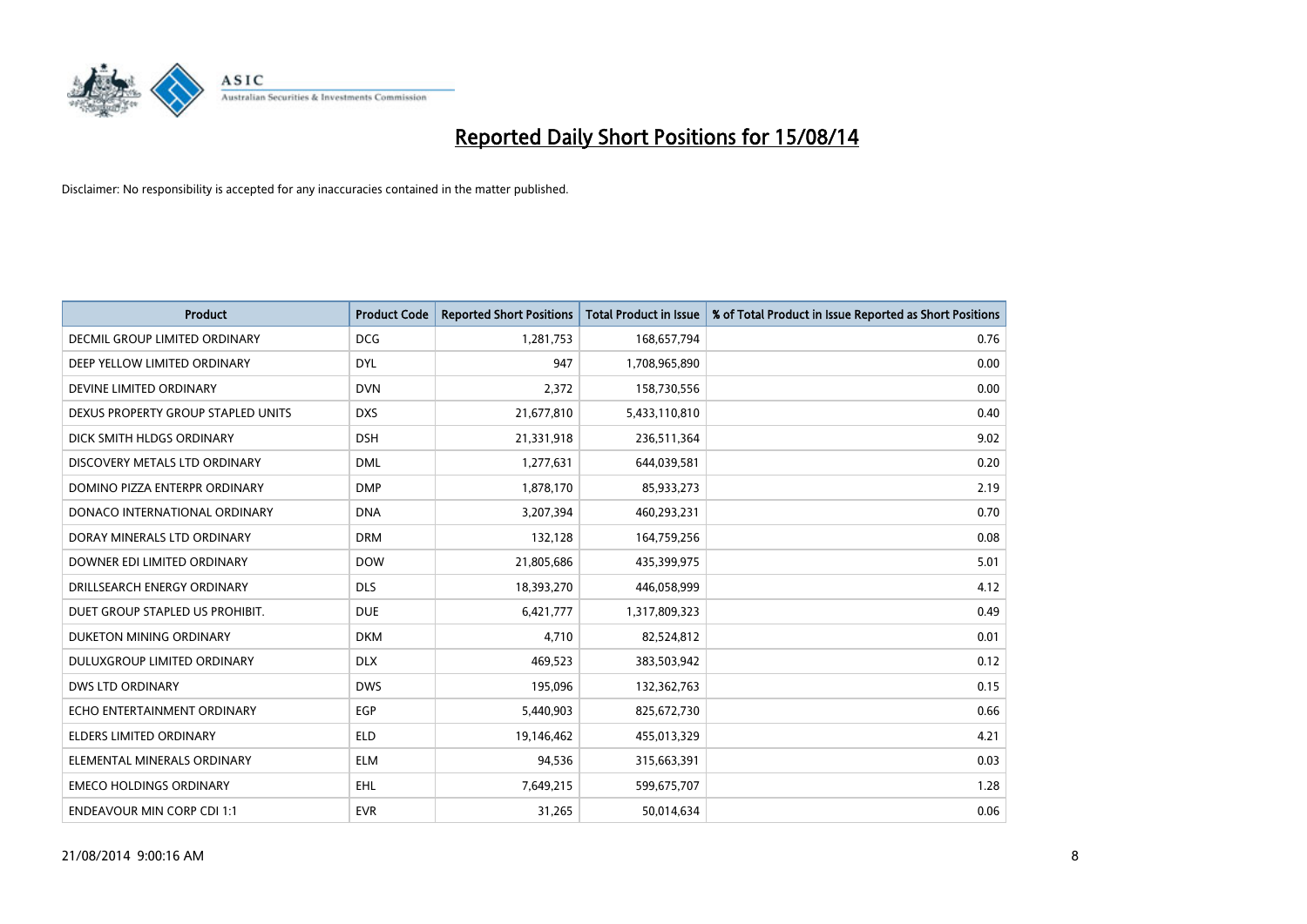

| <b>Product</b>                         | <b>Product Code</b> | <b>Reported Short Positions</b> | <b>Total Product in Issue</b> | % of Total Product in Issue Reported as Short Positions |
|----------------------------------------|---------------------|---------------------------------|-------------------------------|---------------------------------------------------------|
| <b>ENERGY DEVELOPMENTS ORDINARY</b>    | <b>ENE</b>          | 1,055,600                       | 169,673,095                   | 0.62                                                    |
| ENERGY RESOURCES ORDINARY 'A'          | ERA                 | 10,746,701                      | 517,725,062                   | 2.08                                                    |
| <b>ENERGY WORLD CORPOR, ORDINARY</b>   | <b>EWC</b>          | 43,091,404                      | 1,734,166,672                 | 2.48                                                    |
| <b>ENVESTRA LIMITED ORDINARY</b>       | <b>ENV</b>          | 420,407                         | 1,796,808,474                 | 0.02                                                    |
| EQUATORIAL RES LTD ORDINARY            | EQX                 | 174                             | 122,185,353                   | 0.00                                                    |
| EQUITY TRUSTEES ORDINARY               | EQT                 | 323,019                         | 19,105,788                    | 1.69                                                    |
| ERM POWER LIMITED ORDINARY             | <b>EPW</b>          | 777,786                         | 239,269,727                   | 0.33                                                    |
| ESERVGLOBAL LIMITED ORDINARY           | ESV                 | 120,287                         | 254,045,997                   | 0.05                                                    |
| EVOLUTION MINING LTD ORDINARY          | <b>EVN</b>          | 28,468,764                      | 712,493,836                   | 4.00                                                    |
| FAIRFAX MEDIA LTD ORDINARY             | <b>FXI</b>          | 61,538,820                      | 2,351,955,725                 | 2.62                                                    |
| FANTASTIC HOLDINGS ORDINARY            | <b>FAN</b>          | 14,654                          | 103,068,398                   | 0.01                                                    |
| <b>FAR LTD ORDINARY</b>                | <b>FAR</b>          | 2,571,150                       | 2,699,846,742                 | 0.10                                                    |
| FEDERATION CNTRES ORD/UNIT STAPLED SEC | <b>FDC</b>          | 817,363                         | 1,427,641,565                 | 0.06                                                    |
| FINBAR GROUP LIMITED ORDINARY          | <b>FRI</b>          | 11,736                          | 227,018,204                   | 0.01                                                    |
| FISHER & PAYKEL H. ORDINARY            | <b>FPH</b>          | 6,984                           | 555,609,973                   | 0.00                                                    |
| FLEETWOOD CORP ORDINARY                | <b>FWD</b>          | 2,156,960                       | 60,581,211                    | 3.56                                                    |
| FLETCHER BUILDING ORDINARY             | <b>FBU</b>          | 1,803,795                       | 687,854,788                   | 0.26                                                    |
| FLEXIGROUP LIMITED ORDINARY            | <b>FXL</b>          | 3,580,554                       | 304,096,060                   | 1.18                                                    |
| FLIGHT CENTRE TRAVEL ORDINARY          | <b>FLT</b>          | 5,705,204                       | 100,576,977                   | 5.67                                                    |
| FLINDERS MINES LTD ORDINARY            | <b>FMS</b>          | 12,900,000                      | 2,400,995,602                 | 0.54                                                    |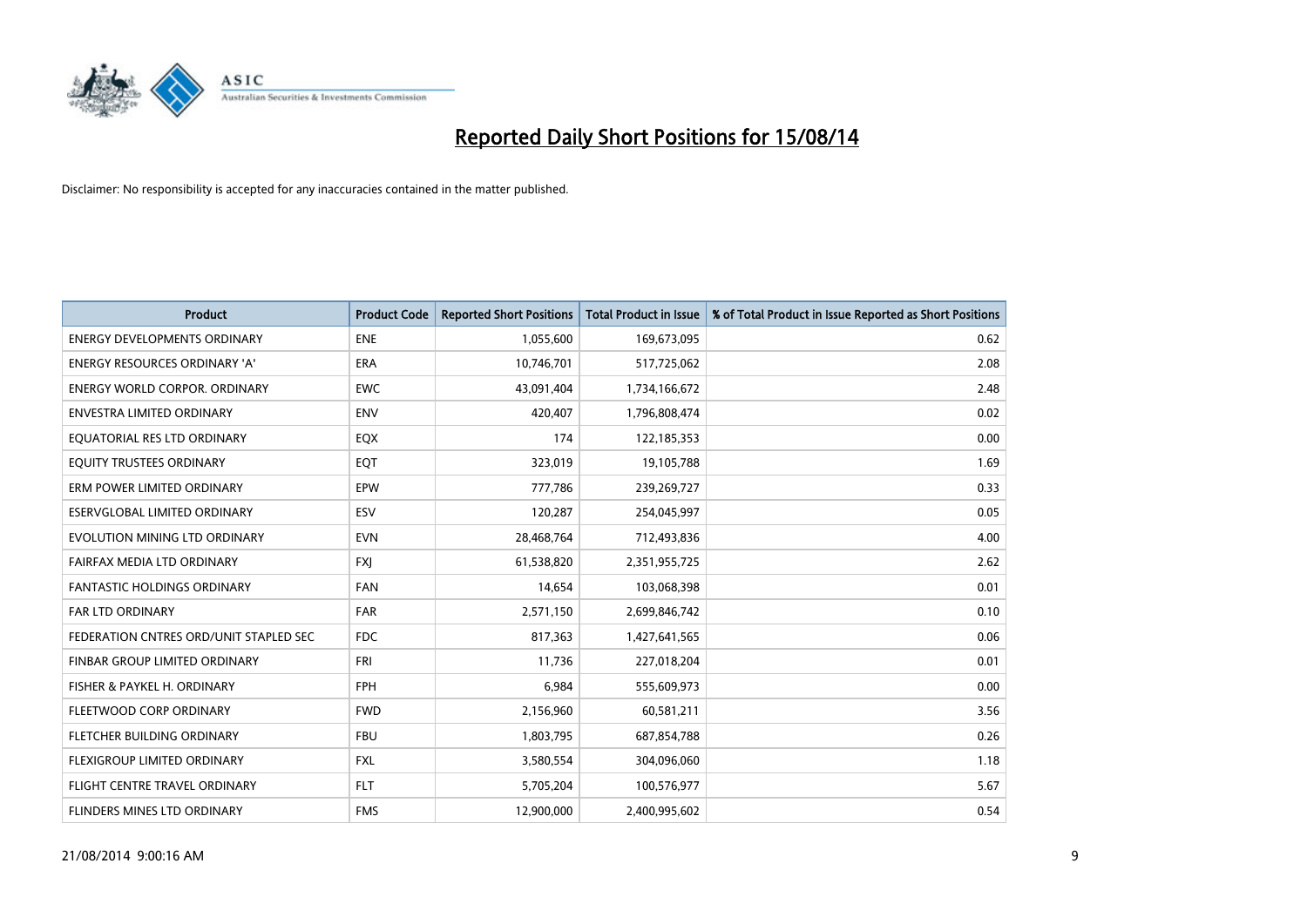

| <b>Product</b>                               | <b>Product Code</b> | <b>Reported Short Positions</b> | <b>Total Product in Issue</b> | % of Total Product in Issue Reported as Short Positions |
|----------------------------------------------|---------------------|---------------------------------|-------------------------------|---------------------------------------------------------|
| <b>FOCUS MINERALS LTD ORDINARY</b>           | <b>FML</b>          | 5,932,964                       | 9,137,375,877                 | 0.06                                                    |
| FOLKESTONE EDU TRUST UNITS                   | <b>FET</b>          | 95,444                          | 205,069,661                   | 0.05                                                    |
| FONTERRA SHARE FUND ORDINARY UNITS           | <b>FSF</b>          | 83                              | 109,777,717                   | 0.00                                                    |
| FORTESCUE METALS GRP ORDINARY                | <b>FMG</b>          | 225,586,195                     | 3,113,798,151                 | 7.24                                                    |
| FREEDOM FOOD LTD ORDINARY                    | <b>FNP</b>          | 3,870                           | 150,695,371                   | 0.00                                                    |
| <b>G.U.D. HOLDINGS ORDINARY</b>              | GUD                 | 2,622,140                       | 70,939,492                    | 3.70                                                    |
| <b>G8 EDUCATION LIMITED ORDINARY</b>         | <b>GEM</b>          | 17,106,343                      | 332,073,918                   | 5.15                                                    |
| <b>GDI PROPERTY GRP STAPLED SECURITIES</b>   | GDI                 | 168,323                         | 567,575,025                   | 0.03                                                    |
| <b>GENWORTH MORTGAGE ORDINARY</b>            | <b>GMA</b>          | 470,788                         | 650,000,000                   | 0.07                                                    |
| <b>GEODYNAMICS LIMITED ORDINARY</b>          | GDY                 | 819                             | 435,880,130                   | 0.00                                                    |
| <b>GINDALBIE METALS LTD ORDINARY</b>         | GBG                 | 34,832,500                      | 1,494,884,657                 | 2.33                                                    |
| <b>GOLD ROAD RES LTD ORDINARY</b>            | GOR                 | 1,180,309                       | 515,419,042                   | 0.23                                                    |
| <b>GOODMAN FIELDER. ORDINARY</b>             | <b>GFF</b>          | 12,459,463                      | 1,955,559,207                 | 0.64                                                    |
| <b>GOODMAN GROUP STAPLED</b>                 | GMG                 | 9,404,645                       | 1,727,685,976                 | 0.54                                                    |
| <b>GPT GROUP STAPLED SEC.</b>                | <b>GPT</b>          | 3,874,410                       | 1,685,460,955                 | 0.23                                                    |
| <b>GRAINCORP LIMITED A CLASS ORDINARY</b>    | <b>GNC</b>          | 12,193,453                      | 228,855,628                   | 5.33                                                    |
| <b>GRANGE RESOURCES. ORDINARY</b>            | GRR                 | 5,796,884                       | 1,157,097,869                 | 0.50                                                    |
| <b>GREENCROSS LIMITED ORDINARY</b>           | GXL                 | 2,488,417                       | 110,654,390                   | 2.25                                                    |
| <b>GREENLAND MIN EN LTD ORDINARY</b>         | GGG                 | 5,631,836                       | 668,464,377                   | 0.84                                                    |
| <b>GREENLAND MIN EN LTD RIGHTS 26-JUN-14</b> | GGGR                | 4,630                           | 88,685,050                    | 0.01                                                    |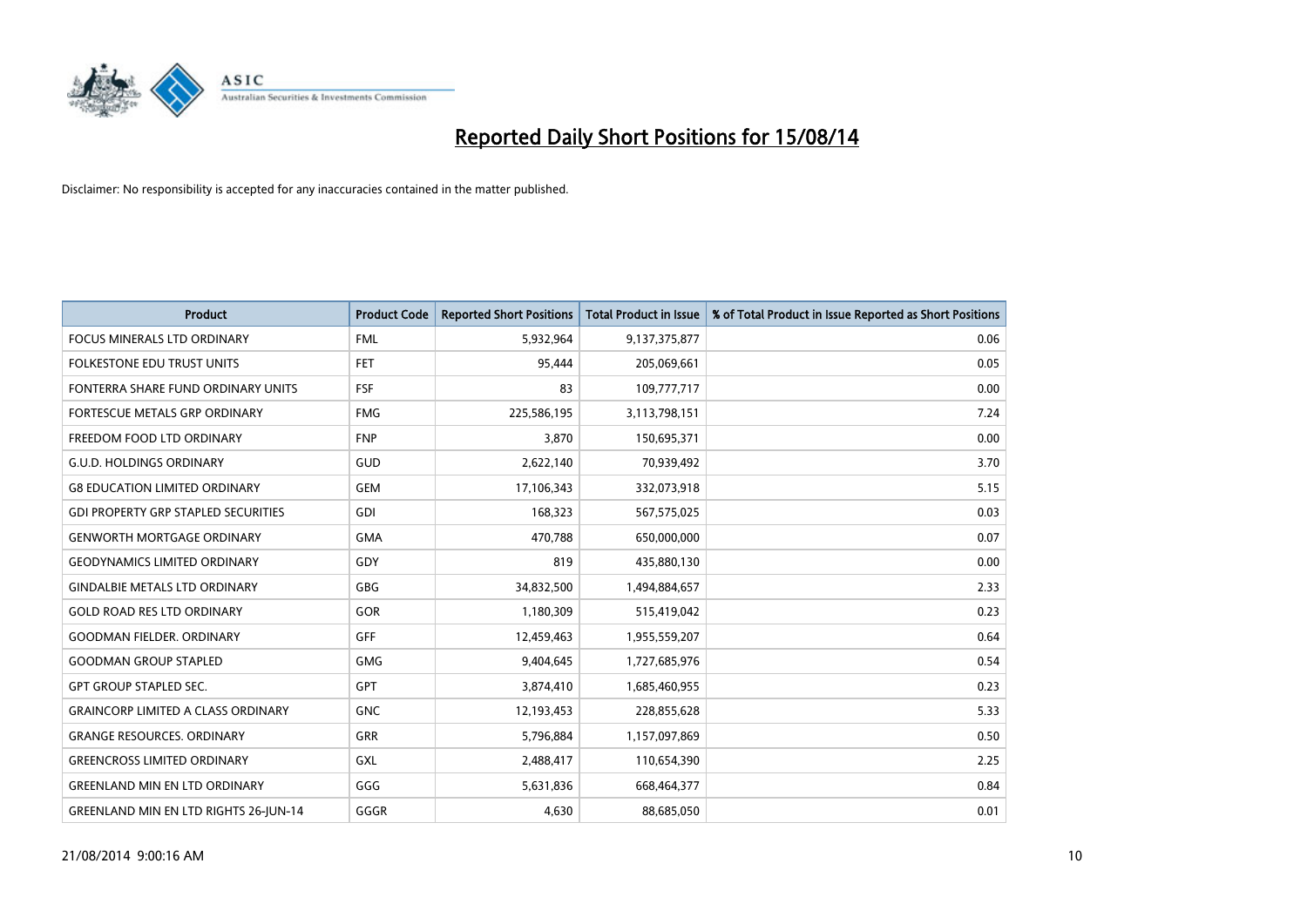

| Product                                          | <b>Product Code</b> | <b>Reported Short Positions</b> | <b>Total Product in Issue</b> | % of Total Product in Issue Reported as Short Positions |
|--------------------------------------------------|---------------------|---------------------------------|-------------------------------|---------------------------------------------------------|
| <b>GROWTHPOINT PROPERTY ORD/UNIT STAPLED SEC</b> | GOZ                 | 23,513                          | 540,115,360                   | 0.00                                                    |
| <b>GRYPHON MINERALS LTD ORDINARY</b>             | GRY                 | 4,418,086                       | 401,115,935                   | 1.10                                                    |
| <b>GUILDFORD COAL LTD ORDINARY</b>               | <b>GUF</b>          | 522,502                         | 845,190,354                   | 0.06                                                    |
| <b>GWA GROUP LTD ORDINARY</b>                    | <b>GWA</b>          | 17,086,032                      | 306,533,770                   | 5.57                                                    |
| HARVEY NORMAN ORDINARY                           | <b>HVN</b>          | 48,854,008                      | 1,062,316,784                 | 4.60                                                    |
| HEALTHSCOPE LIMITED. ORDINARY                    | <b>HSO</b>          | 211,835                         | 1,732,094,838                 | 0.01                                                    |
| <b>HENDERSON GROUP CDI 1:1</b>                   | HGG                 | 2,510,524                       | 664,599,011                   | 0.38                                                    |
| HFA HOLDINGS LIMITED ORDINARY                    | <b>HFA</b>          | 5,390,909                       | 162,147,897                   | 3.32                                                    |
| HIGHFIELD RES LTD ORDINARY                       | <b>HFR</b>          | 36,083                          | 155,825,003                   | 0.02                                                    |
| <b>HILLS LTD ORDINARY</b>                        | <b>HIL</b>          | 86,740                          | 234,192,711                   | 0.04                                                    |
| HORIZON OIL LIMITED ORDINARY                     | <b>HZN</b>          | 43,617,443                      | 1,301,981,265                 | 3.35                                                    |
| <b>HOTEL PROPERTY STAPLED</b>                    | <b>HPI</b>          | 706                             | 132,870,000                   | 0.00                                                    |
| <b>IBUY GROUP LTD ORDINARY</b>                   | <b>IBY</b>          | 13,988                          | 426,069,834                   | 0.00                                                    |
| <b>ICAR ASIA LTD ORDINARY</b>                    | ICQ                 | 70,552                          | 122,502,174                   | 0.06                                                    |
| <b>ICON ENERGY LIMITED ORDINARY</b>              | <b>ICN</b>          | 806,640                         | 615,774,351                   | 0.13                                                    |
| <b>IINET LIMITED ORDINARY</b>                    | <b>IIN</b>          | 7,518,581                       | 161,238,847                   | 4.66                                                    |
| ILUKA RESOURCES ORDINARY                         | ILU                 | 44,531,820                      | 418,700,517                   | 10.64                                                   |
| <b>IMDEX LIMITED ORDINARY</b>                    | <b>IMD</b>          | 3,136,668                       | 212,110,368                   | 1.48                                                    |
| <b>IMX RESOURCES LTD ORDINARY</b>                | <b>IXR</b>          | $\mathbf{1}$                    | 451,497,138                   | 0.00                                                    |
| <b>INCITEC PIVOT ORDINARY</b>                    | IPL                 | 36,989,028                      | 1,654,998,197                 | 2.23                                                    |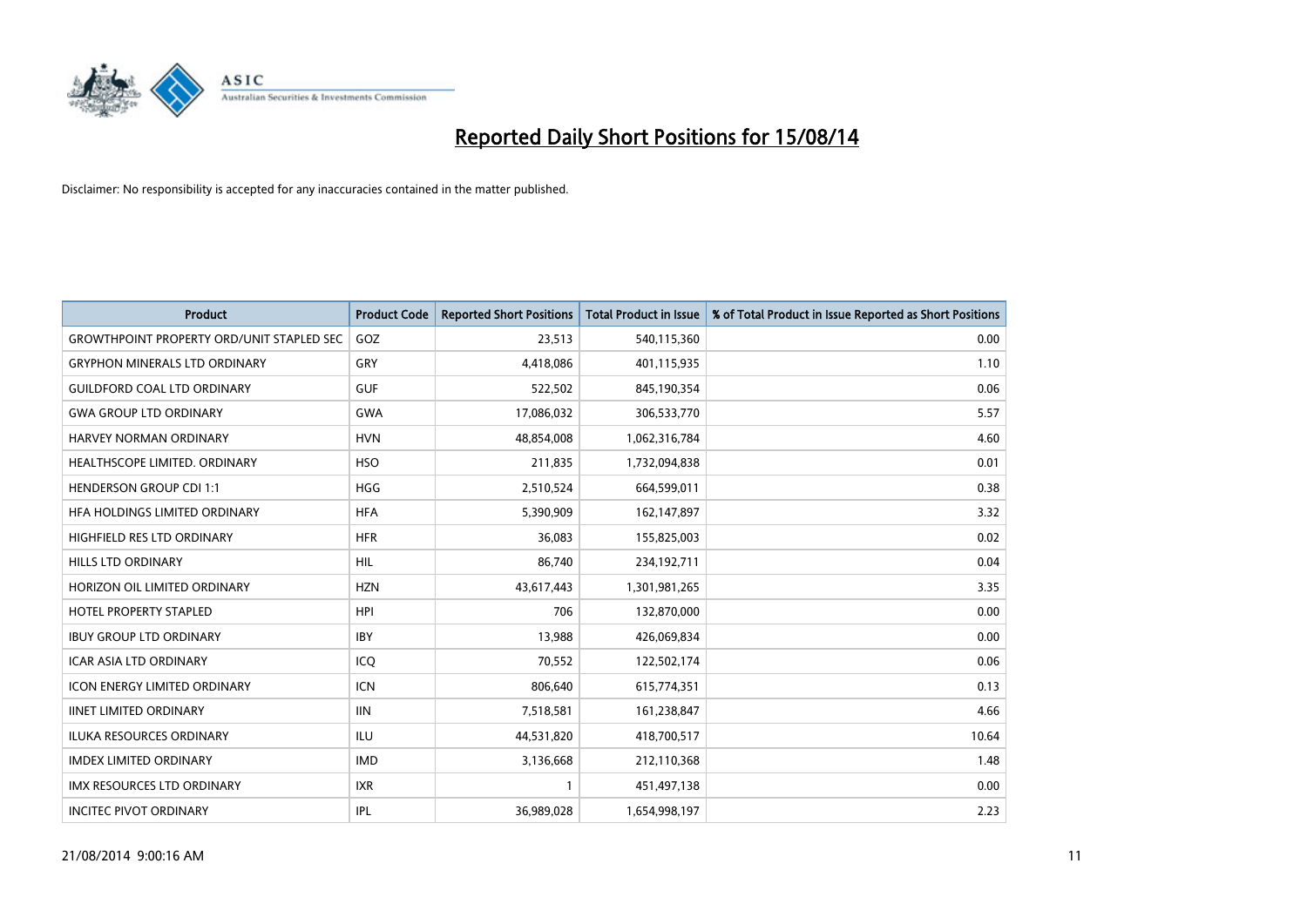

| <b>Product</b>                                | <b>Product Code</b> | <b>Reported Short Positions</b> | <b>Total Product in Issue</b> | % of Total Product in Issue Reported as Short Positions |
|-----------------------------------------------|---------------------|---------------------------------|-------------------------------|---------------------------------------------------------|
| <b>INDEPENDENCE GROUP ORDINARY</b>            | <b>IGO</b>          | 261,425                         | 234,253,306                   | 0.11                                                    |
| INDOPHIL RESOURCES ORDINARY                   | <b>IRN</b>          | 2,197,594                       | 1,203,146,194                 | 0.18                                                    |
| <b>INDUSTRIA REIT STAPLED</b>                 | <b>IDR</b>          | 108,910                         | 125,000,001                   | 0.09                                                    |
| <b>INFIGEN ENERGY STAPLED SECURITIES</b>      | <b>IFN</b>          | 2,438,972                       | 764,993,434                   | 0.32                                                    |
| INGENIA GROUP STAPLED SECURITIES              | <b>INA</b>          | 2,002,099                       | 678,058,232                   | 0.30                                                    |
| <b>INSURANCE AUSTRALIA ORDINARY</b>           | <b>IAG</b>          | 9,162,830                       | 2,341,618,048                 | 0.39                                                    |
| <b>INTREPID MINES ORDINARY</b>                | <b>IAU</b>          | 3,352,992                       | 557,420,429                   | 0.60                                                    |
| <b>INVESTA OFFICE FUND STAPLED SECURITIES</b> | <b>IOF</b>          | 1,154,636                       | 614,047,458                   | 0.19                                                    |
| <b>INVOCARE LIMITED ORDINARY</b>              | <b>IVC</b>          | 6,294,483                       | 110,030,298                   | 5.72                                                    |
| <b>IOOF HOLDINGS LTD ORDINARY</b>             | IFL                 | 12,759,760                      | 232,118,034                   | 5.50                                                    |
| <b>IPROPERTY GROUP LTD ORDINARY</b>           | <b>IPP</b>          | 3,140,752                       | 181,703,204                   | 1.73                                                    |
| <b>IRESS LIMITED ORDINARY</b>                 | <b>IRE</b>          | 6,289,839                       | 159,097,319                   | 3.95                                                    |
| <b>IRON ORE HOLDINGS ORDINARY</b>             | <b>IOH</b>          | 16,649                          | 161,174,005                   | 0.01                                                    |
| <b>ISELECT LTD ORDINARY</b>                   | <b>ISU</b>          | 1,771,306                       | 260,889,894                   | 0.68                                                    |
| <b>ISENTIA GROUP LTD ORDINARY</b>             | <b>ISD</b>          | 15,265                          | 200,000,001                   | 0.01                                                    |
| ISHS ASIA 50 ETF CDI 1:1                      | <b>IAA</b>          | 4,243                           | 1,700,000                     | 0.25                                                    |
| JAMES HARDIE INDUST CHESS DEPOSITARY INT      | <b>IHX</b>          | 5,894,052                       | 444,867,063                   | 1.32                                                    |
| JAPARA HEALTHCARE LT ORDINARY                 | <b>IHC</b>          | 3,519,578                       | 262,500,000                   | 1.34                                                    |
| <b>JB HI-FI LIMITED ORDINARY</b>              | <b>IBH</b>          | 11,343,733                      | 98,947,309                    | 11.46                                                   |
| <b>KAGARA LTD ORDINARY</b>                    | KZL                 | 34,720                          | 798,953,117                   | 0.00                                                    |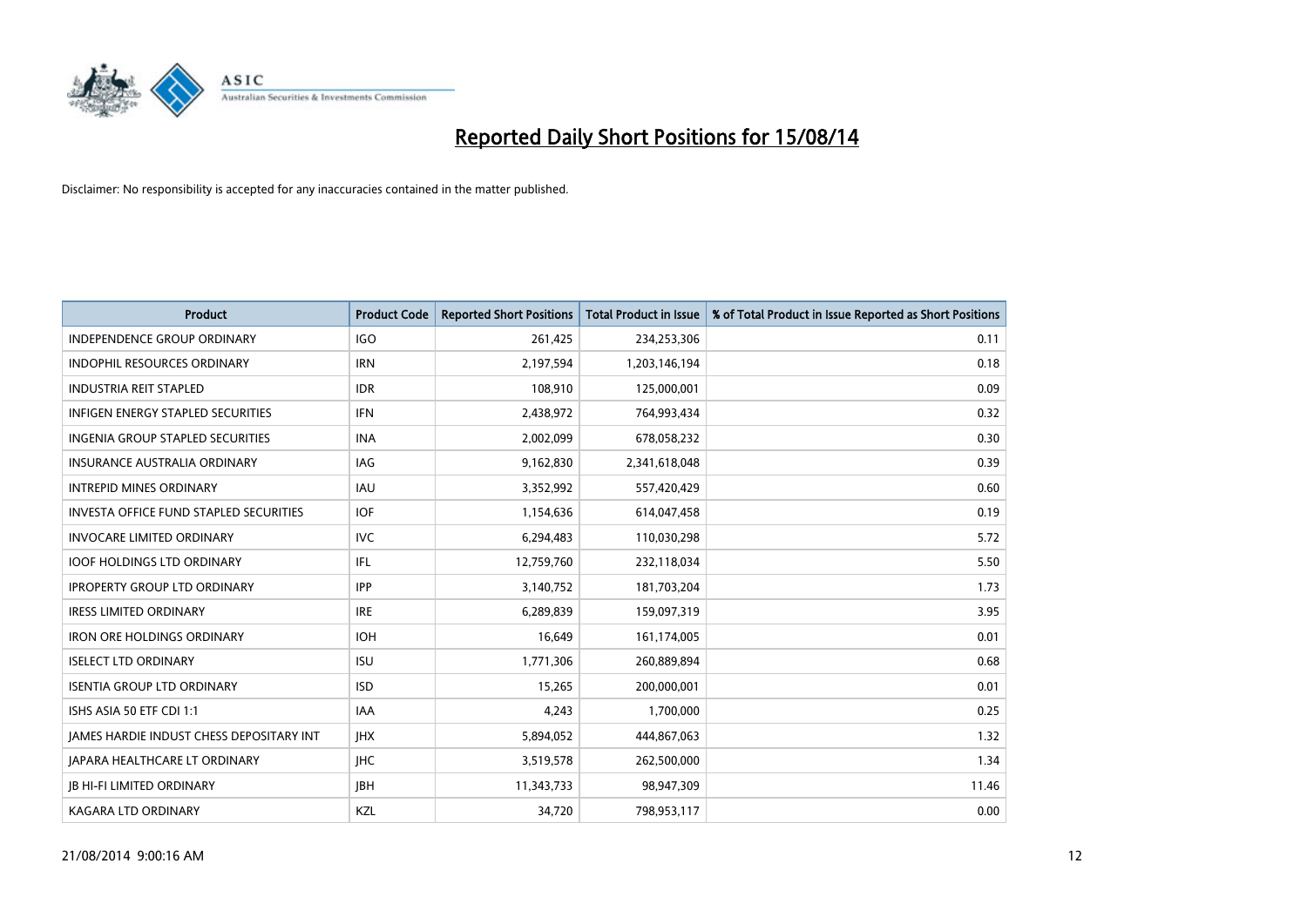

| <b>Product</b>                        | <b>Product Code</b> | <b>Reported Short Positions</b> | <b>Total Product in Issue</b> | % of Total Product in Issue Reported as Short Positions |
|---------------------------------------|---------------------|---------------------------------|-------------------------------|---------------------------------------------------------|
| KAROON GAS AUSTRALIA ORDINARY         | <b>KAR</b>          | 19,237,272                      | 255,841,581                   | 7.52                                                    |
| KATHMANDU HOLD LTD ORDINARY           | <b>KMD</b>          | 2,207,794                       | 200,633,469                   | 1.10                                                    |
| <b>KBL MINING LIMITED ORDINARY</b>    | <b>KBL</b>          | 1,820                           | 393,535,629                   | 0.00                                                    |
| KINGSGATE CONSOLID. ORDINARY          | <b>KCN</b>          | 8,897,582                       | 223,584,937                   | 3.98                                                    |
| KINGSROSE MINING LTD ORDINARY         | <b>KRM</b>          | 473,513                         | 358,611,493                   | 0.13                                                    |
| <b>KOGI IRON LTD ORDINARY</b>         | <b>KFE</b>          | 918,965                         | 376,669,836                   | 0.24                                                    |
| LEIGHTON HOLDINGS ORDINARY            | LEI                 | 5,823,493                       | 338,503,563                   | 1.72                                                    |
| LEND LEASE GROUP UNIT/ORD STAPLED     | LLC                 | 1,828,211                       | 577,475,833                   | 0.32                                                    |
| LIFESTYLE COMMUNIT, ORDINARY          | <b>LIC</b>          | 4,000                           | 99,970,131                    | 0.00                                                    |
| LIQUEFIED NATURAL ORDINARY            | <b>LNG</b>          | 8,223,720                       | 461,402,201                   | 1.78                                                    |
| LONESTAR RESO LTD ORDINARY            | LNR                 | 1,411,155                       | 752,187,211                   | 0.19                                                    |
| <b>LYNAS CORPORATION ORDINARY</b>     | <b>LYC</b>          | 132,826,198                     | 2,333,801,566                 | 5.69                                                    |
| M2 GRP LTD ORDINARY                   | <b>MTU</b>          | 12,601,728                      | 180,491,516                   | 6.98                                                    |
| <b>MACA LIMITED ORDINARY</b>          | <b>MLD</b>          | 50,997                          | 202,676,373                   | 0.03                                                    |
| <b>MACMAHON HOLDINGS ORDINARY</b>     | <b>MAH</b>          | 1,686,198                       | 1,261,699,966                 | 0.13                                                    |
| MACO ATLAS ROADS GRP ORDINARY STAPLED | <b>MOA</b>          | 3,058,505                       | 505,692,079                   | 0.60                                                    |
| MACQUARIE GROUP LTD ORDINARY          | <b>MQG</b>          | 1,131,658                       | 321,194,763                   | 0.35                                                    |
| MAGELLAN FIN GRP LTD ORDINARY         | <b>MFG</b>          | 4,083,336                       | 158,842,157                   | 2.57                                                    |
| MAGELLAN FLAGSHIP ORDINARY            | <b>MFF</b>          | 103,097                         | 355,298,730                   | 0.03                                                    |
| <b>MATRIX C &amp; E LTD ORDINARY</b>  | <b>MCE</b>          | 2,707,179                       | 94,555,428                    | 2.86                                                    |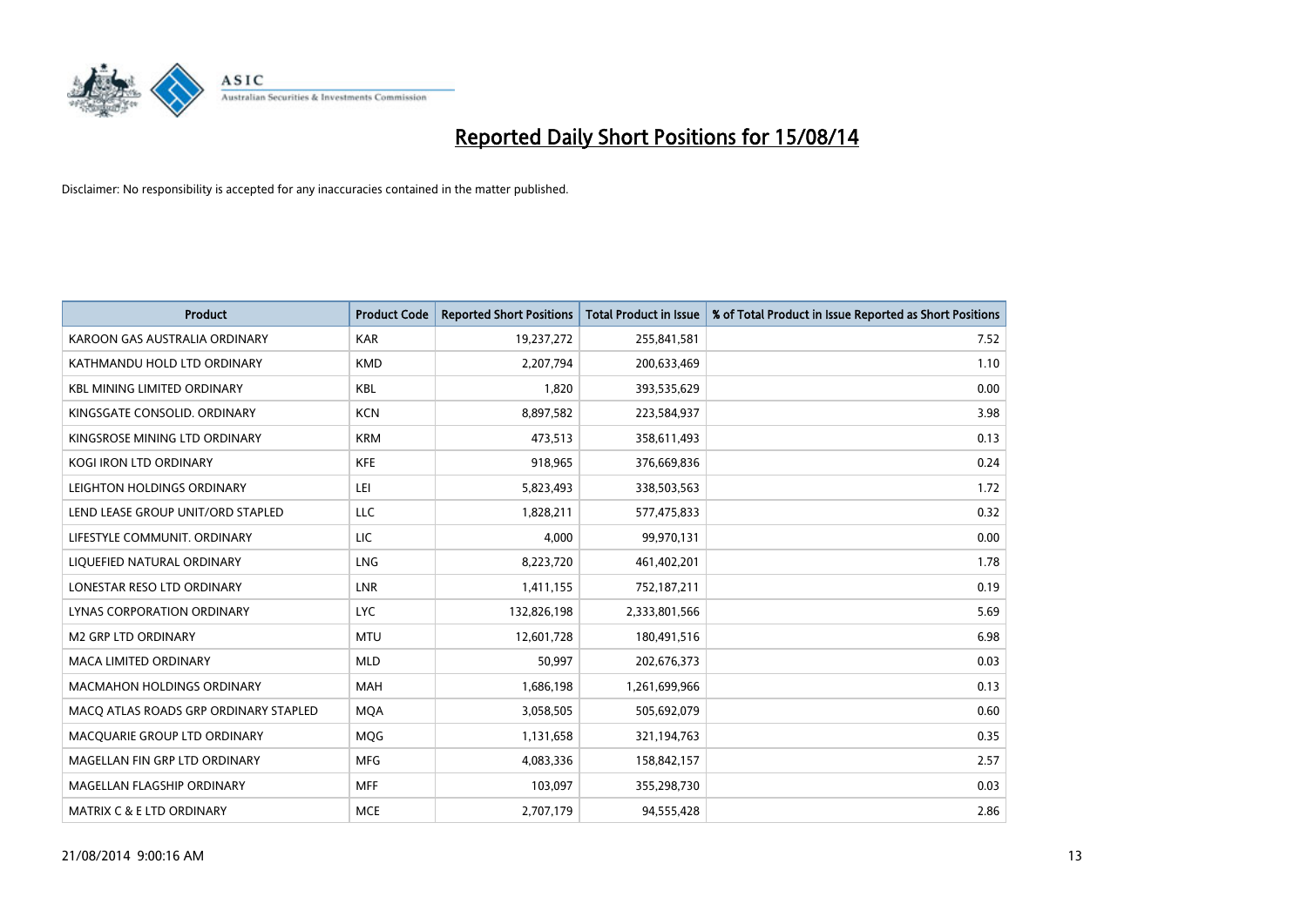

| <b>Product</b>                    | <b>Product Code</b> | <b>Reported Short Positions</b> | <b>Total Product in Issue</b> | % of Total Product in Issue Reported as Short Positions |
|-----------------------------------|---------------------|---------------------------------|-------------------------------|---------------------------------------------------------|
| <b>MAVERICK DRILLING ORDINARY</b> | <b>MAD</b>          | 5,587,182                       | 533,885,763                   | 1.05                                                    |
| MAXITRANS INDUSTRIES ORDINARY     | MXI                 | 259,502                         | 185,075,653                   | 0.14                                                    |
| MAYNE PHARMA LTD ORDINARY         | <b>MYX</b>          | 4,508,405                       | 586,651,477                   | 0.77                                                    |
| MCMILLAN SHAKESPEARE ORDINARY     | <b>MMS</b>          | 1,045,971                       | 74,523,965                    | 1.40                                                    |
| <b>MCPHERSON'S LTD ORDINARY</b>   | <b>MCP</b>          | 67,387                          | 95,434,645                    | 0.07                                                    |
| MEDUSA MINING LTD ORDINARY        | <b>MML</b>          | 7,546,691                       | 207,794,301                   | 3.63                                                    |
| MELBOURNE IT LIMITED ORDINARY     | <b>MLB</b>          | 11,022                          | 92,944,392                    | 0.01                                                    |
| <b>MERMAID MARINE ORDINARY</b>    | <b>MRM</b>          | 10,503,111                      | 366,766,098                   | 2.86                                                    |
| MESOBLAST LIMITED ORDINARY        | <b>MSB</b>          | 20,377,163                      | 321,640,094                   | 6.34                                                    |
| METALS X LIMITED ORDINARY         | <b>MLX</b>          | 1,122,174                       | 1,655,386,110                 | 0.07                                                    |
| METCASH LIMITED ORDINARY          | <b>MTS</b>          | 126,443,186                     | 903,309,574                   | 14.00                                                   |
| MIGHTY RIVER POWER ORDINARY       | <b>MYT</b>          | 3,806,804                       | 1,400,012,517                 | 0.27                                                    |
| MINCOR RESOURCES NL ORDINARY      | <b>MCR</b>          | 34,408                          | 188,208,274                   | 0.02                                                    |
| MINERAL DEPOSITS ORDINARY         | <b>MDL</b>          | 888,922                         | 103,538,786                   | 0.86                                                    |
| MINERAL RESOURCES, ORDINARY       | <b>MIN</b>          | 16,211,843                      | 186,556,246                   | 8.69                                                    |
| MINT WIRELESS ORDINARY            | <b>MNW</b>          | 932,961                         | 470,372,395                   | 0.20                                                    |
| MIRABELA NICKEL LTD ORDINARY      | <b>MBN</b>          | 36,643                          | 929,710,216                   | 0.00                                                    |
| MIRVAC GROUP STAPLED SECURITIES   | <b>MGR</b>          | 2,643,556                       | 3,692,279,772                 | 0.07                                                    |
| MOBILE EMBRACE LTD ORDINARY       | <b>MBE</b>          | 28,000                          | 375,710,098                   | 0.01                                                    |
| MOLOPO ENERGY LTD ORDINARY        | <b>MPO</b>          | 11,118                          | 248,705,730                   | 0.00                                                    |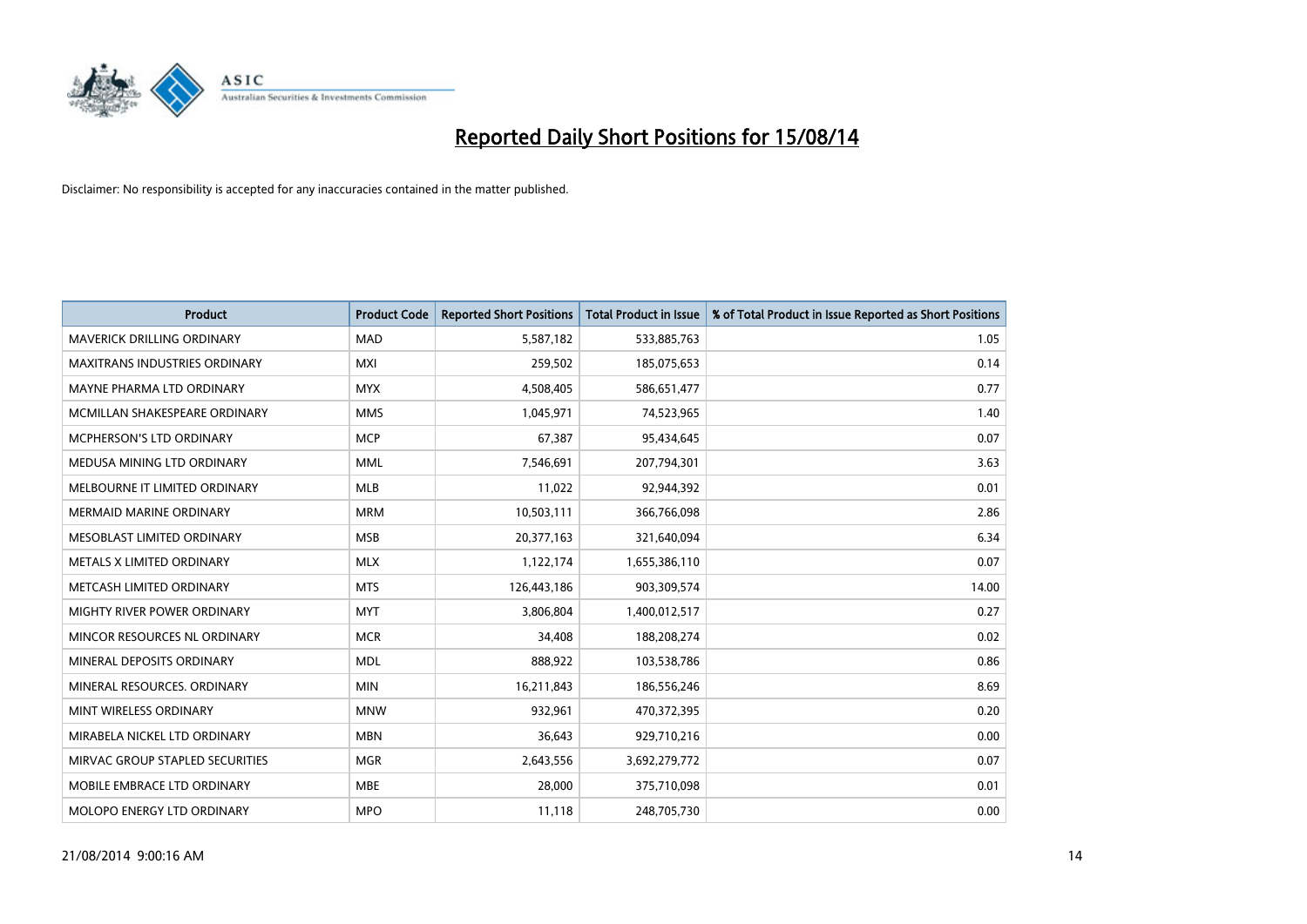

| <b>Product</b>                    | <b>Product Code</b> | <b>Reported Short Positions</b> | <b>Total Product in Issue</b> | % of Total Product in Issue Reported as Short Positions |
|-----------------------------------|---------------------|---------------------------------|-------------------------------|---------------------------------------------------------|
| MONADELPHOUS GROUP ORDINARY       | <b>MND</b>          | 7,287,061                       | 92,679,570                    | 7.86                                                    |
| MONASH IVF GROUP LTD ORDINARY     | MVF                 | 1,649,653                       | 231,081,089                   | 0.71                                                    |
| MORTGAGE CHOICE LTD ORDINARY      | <b>MOC</b>          | 10,690                          | 123,780,387                   | 0.01                                                    |
| MOUNT GIBSON IRON ORDINARY        | MGX                 | 13,364,323                      | 1,090,805,085                 | 1.23                                                    |
| MULTIPLEX SITES SITES             | <b>MXUPA</b>        | 1,890                           | 4,500,000                     | 0.04                                                    |
| <b>MYER HOLDINGS LTD ORDINARY</b> | <b>MYR</b>          | 73,371,438                      | 585,684,551                   | 12.53                                                   |
| <b>MYSTATE LIMITED ORDINARY</b>   | <b>MYS</b>          | 8,209                           | 87,261,995                    | 0.01                                                    |
| NANOSONICS LIMITED ORDINARY       | <b>NAN</b>          | 2,522,323                       | 264,157,826                   | 0.95                                                    |
| NATIONAL AUST, BANK ORDINARY      | <b>NAB</b>          | 8,548,715                       | 2,365,771,681                 | 0.36                                                    |
| NATIONAL STORAGE STAPLED          | <b>NSR</b>          | 741,155                         | 244,897,096                   | 0.30                                                    |
| NAVITAS LIMITED ORDINARY          | <b>NVT</b>          | 3,429,723                       | 375,712,581                   | 0.91                                                    |
| NEARMAP LTD ORDINARY              | <b>NEA</b>          | 936,763                         | 337,346,101                   | 0.28                                                    |
| NEON ENERGY LIMITED ORDINARY      | <b>NEN</b>          | 140,474                         | 553,037,848                   | 0.03                                                    |
| NEUREN PHARMACEUT, ORDINARY       | <b>NEU</b>          | 70,854                          | 1,563,586,247                 | 0.00                                                    |
| NEW HOPE CORPORATION ORDINARY     | <b>NHC</b>          | 1,334,888                       | 830,999,449                   | 0.16                                                    |
| NEWCREST MINING ORDINARY          | <b>NCM</b>          | 13,420,901                      | 766,510,971                   | 1.75                                                    |
| NEWS CORP A NON-VOTING CDI        | <b>NWSLV</b>        | 405,842                         | 2,976,217                     | 13.64                                                   |
| NEWS CORP B VOTING CDI            | <b>NWS</b>          | 2,205,152                       | 21,792,806                    | 10.12                                                   |
| NEWSAT LIMITED ORDINARY           | <b>NWT</b>          | 8,022,968                       | 613,199,841                   | 1.31                                                    |
| NEXTDC LIMITED ORDINARY           | <b>NXT</b>          | 19,381,903                      | 193,154,486                   | 10.03                                                   |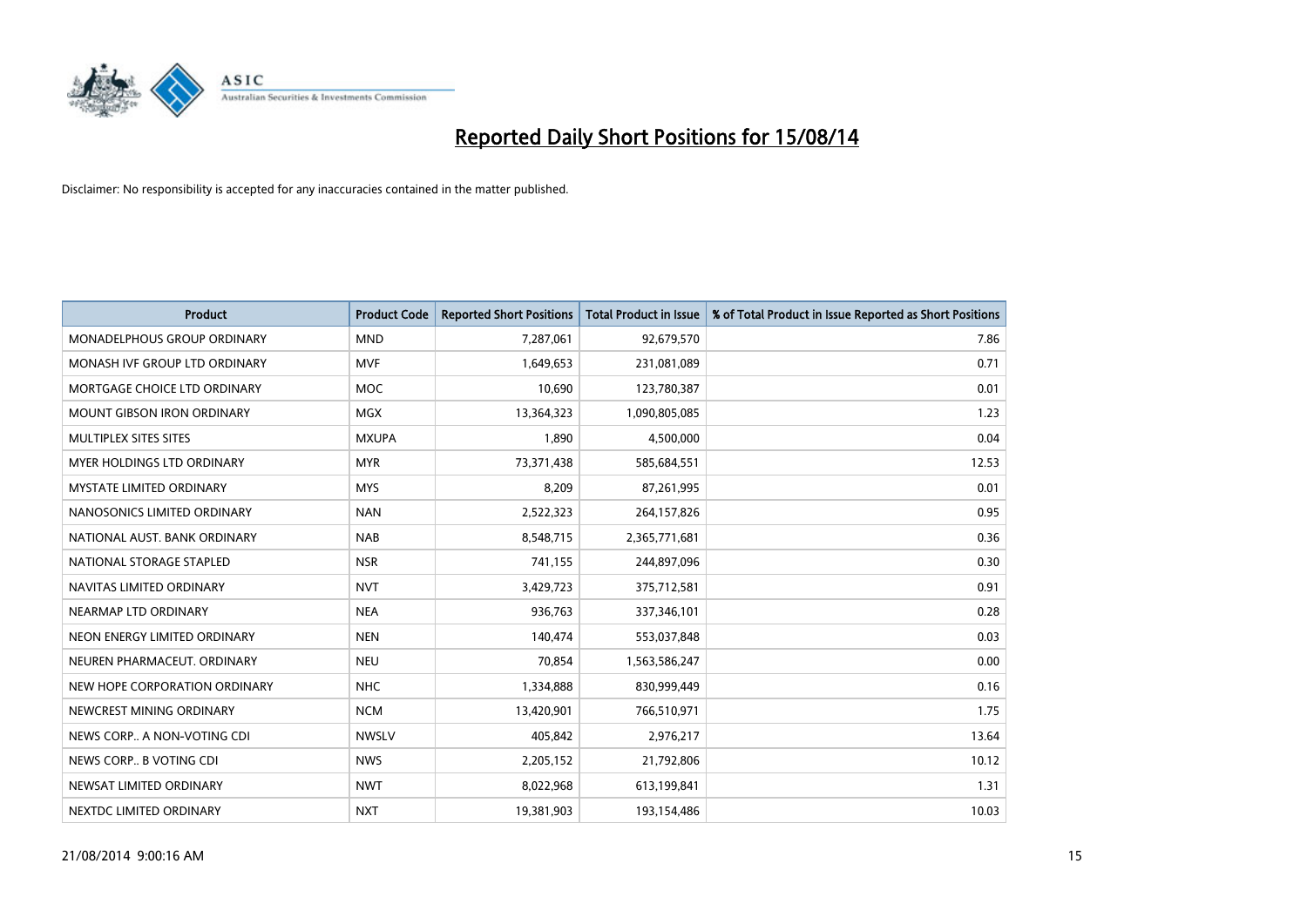

| <b>Product</b>                        | <b>Product Code</b> | <b>Reported Short Positions</b> | <b>Total Product in Issue</b> | % of Total Product in Issue Reported as Short Positions |
|---------------------------------------|---------------------|---------------------------------|-------------------------------|---------------------------------------------------------|
| NEXUS ENERGY LIMITED ORDINARY         | <b>NXS</b>          | 83,983                          | 1,330,219,459                 | 0.01                                                    |
| NIB HOLDINGS LIMITED ORDINARY         | <b>NHF</b>          | 2,072,760                       | 439,004,182                   | 0.47                                                    |
| NIDO PETROLEUM ORDINARY               | <b>NDO</b>          | 42,480                          | 2,188,266,468                 | 0.00                                                    |
| NINE ENTERTAINMENT ORDINARY           | <b>NEC</b>          | 8,659,591                       | 940,295,023                   | 0.92                                                    |
| NOBLE MINERAL RES ORDINARY            | <b>NMG</b>          | 2,365,726                       | 666,397,952                   | 0.36                                                    |
| NORTHERN IRON LTD ORDINARY            | <b>NFE</b>          | 11,392                          | 484,405,314                   | 0.00                                                    |
| NORTHERN STAR ORDINARY                | <b>NST</b>          | 9,244,012                       | 587,429,659                   | 1.57                                                    |
| NRW HOLDINGS LIMITED ORDINARY         | <b>NWH</b>          | 11,688,014                      | 278,888,011                   | 4.19                                                    |
| NUFARM LIMITED ORDINARY               | <b>NUF</b>          | 18,219,321                      | 264,021,627                   | 6.90                                                    |
| NUPLEX INDUSTRIES ORDINARY            | <b>NPX</b>          | 1,000                           | 198,125,827                   | 0.00                                                    |
| OCEANAGOLD CORP. CHESS DEPOSITARY INT | <b>OGC</b>          | 1,151,839                       | 301,420,186                   | 0.38                                                    |
| OIL SEARCH LTD ORDINARY               | OSH                 | 5,681,668                       | 1,519,022,225                 | 0.37                                                    |
| OM HOLDINGS LIMITED ORDINARY          | OMH                 | 23,220                          | 733,423,337                   | 0.00                                                    |
| ORICA LIMITED ORDINARY                | ORI                 | 13,777,330                      | 372,743,291                   | 3.70                                                    |
| ORIGIN ENERGY ORDINARY                | <b>ORG</b>          | 6,970,190                       | 1,103,646,907                 | 0.63                                                    |
| OROCOBRE LIMITED ORDINARY             | <b>ORE</b>          | 2,309,259                       | 132,041,911                   | 1.75                                                    |
| ORORA LIMITED ORDINARY                | <b>ORA</b>          | 7,946,643                       | 1,206,684,923                 | 0.66                                                    |
| OROTONGROUP LIMITED ORDINARY          | ORL                 | 411,238                         | 40,880,902                    | 1.01                                                    |
| <b>OZ MINERALS ORDINARY</b>           | <b>OZL</b>          | 15,516,515                      | 303,470,022                   | 5.11                                                    |
| OZFOREX GROUP LTD ORDINARY            | <b>OFX</b>          | 10,479,388                      | 240,000,000                   | 4.37                                                    |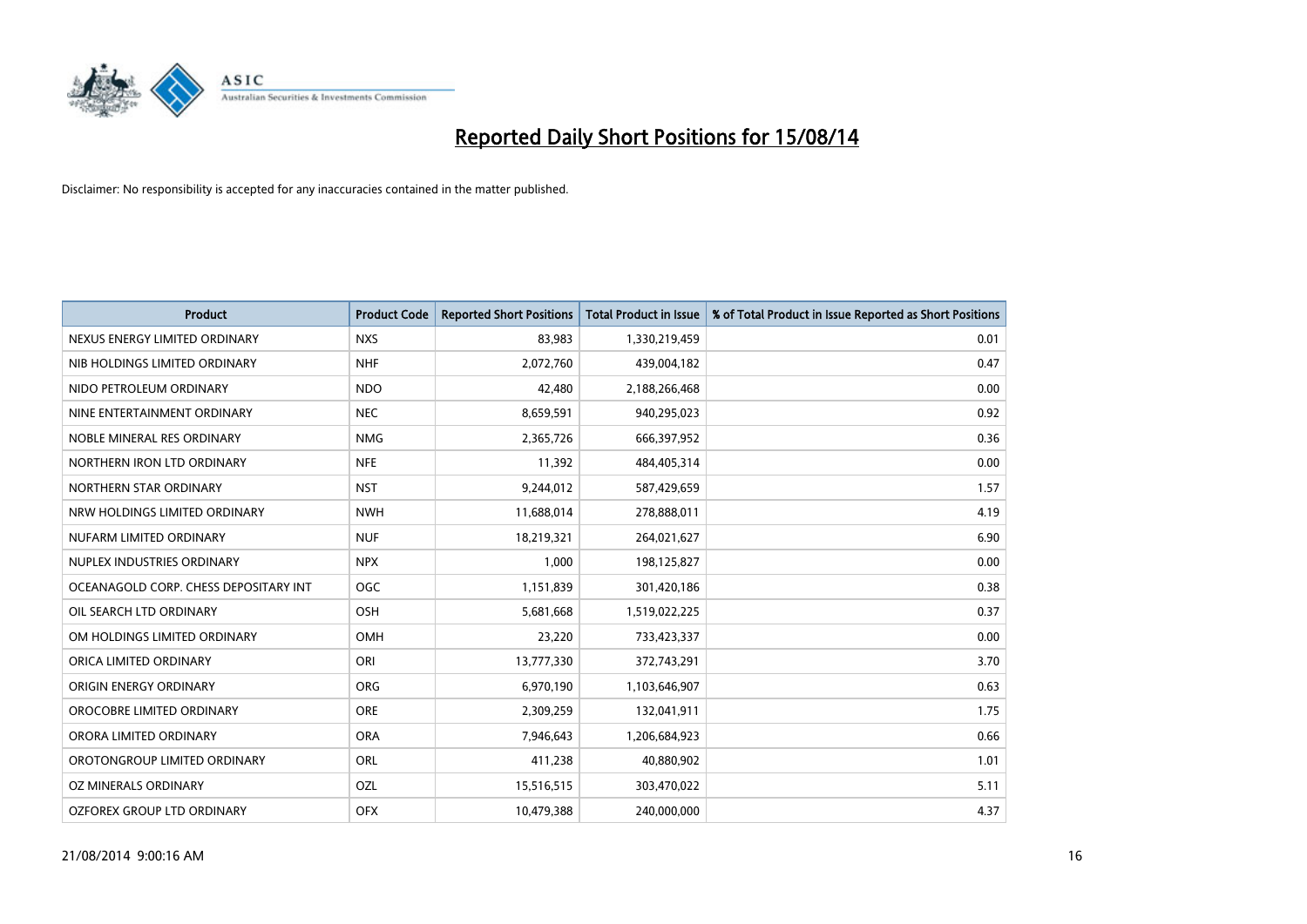

| <b>Product</b>                 | <b>Product Code</b> | <b>Reported Short Positions</b> | <b>Total Product in Issue</b> | % of Total Product in Issue Reported as Short Positions |
|--------------------------------|---------------------|---------------------------------|-------------------------------|---------------------------------------------------------|
| <b>PACIFIC BRANDS ORDINARY</b> | <b>PBG</b>          | 21,838,979                      | 917,226,291                   | 2.38                                                    |
| PACT GROUP HLDGS LTD ORDINARY  | <b>PGH</b>          | 2,834,139                       | 294,097,961                   | 0.96                                                    |
| PALADIN ENERGY LTD ORDINARY    | <b>PDN</b>          | 103,088,475                     | 964, 367, 284                 | 10.69                                                   |
| PANAUST LIMITED ORDINARY       | <b>PNA</b>          | 296,610                         | 635,580,654                   | 0.05                                                    |
| PANORAMIC RESOURCES ORDINARY   | PAN                 | 153,153                         | 322,275,824                   | 0.05                                                    |
| PANTERRA GOLD LTD ORDINARY     | PGI                 | $\mathbf{1}$                    | 822,241,166                   | 0.00                                                    |
| PAPERLINX LIMITED ORDINARY     | <b>PPX</b>          | 44,770                          | 665, 181, 261                 | 0.01                                                    |
| PAPILLON RES LTD ORDINARY      | PIR                 | 18,966,768                      | 352,044,210                   | 5.39                                                    |
| PATTIES FOODS LTD ORDINARY     | PFL                 | 7,755                           | 139,144,338                   | 0.01                                                    |
| PEET LIMITED ORDINARY          | <b>PPC</b>          | 83,834                          | 433,389,348                   | 0.02                                                    |
| PERPETUAL LIMITED ORDINARY     | PPT                 | 1,095,785                       | 46,574,426                    | 2.35                                                    |
| PERSEUS MINING LTD ORDINARY    | PRU                 | 12,202,961                      | 526,656,401                   | 2.32                                                    |
| PHARMAXIS LTD ORDINARY         | <b>PXS</b>          | 61,796                          | 309,514,849                   | 0.02                                                    |
| PHOSPHAGENICS LTD. ORDINARY    | <b>POH</b>          | 250,000                         | 1,210,965,957                 | 0.02                                                    |
| PLATINUM ASSET ORDINARY        | <b>PTM</b>          | 1,280,443                       | 580,336,142                   | 0.22                                                    |
| PLATINUM AUSTRALIA ORDINARY    | <b>PLA</b>          | 836,027                         | 504,968,043                   | 0.17                                                    |
| PMP LIMITED ORDINARY           | <b>PMP</b>          | 27,581                          | 323,781,124                   | 0.01                                                    |
| PRANA BIOTECHNOLOGY ORDINARY   | <b>PBT</b>          | 4,679,637                       | 488,936,960                   | 0.96                                                    |
| PREMIER INVESTMENTS ORDINARY   | <b>PMV</b>          | 356,184                         | 155,714,874                   | 0.23                                                    |
| PRIMA BIOMED LTD ORDINARY      | <b>PRR</b>          | 132,361                         | 1,228,709,341                 | 0.01                                                    |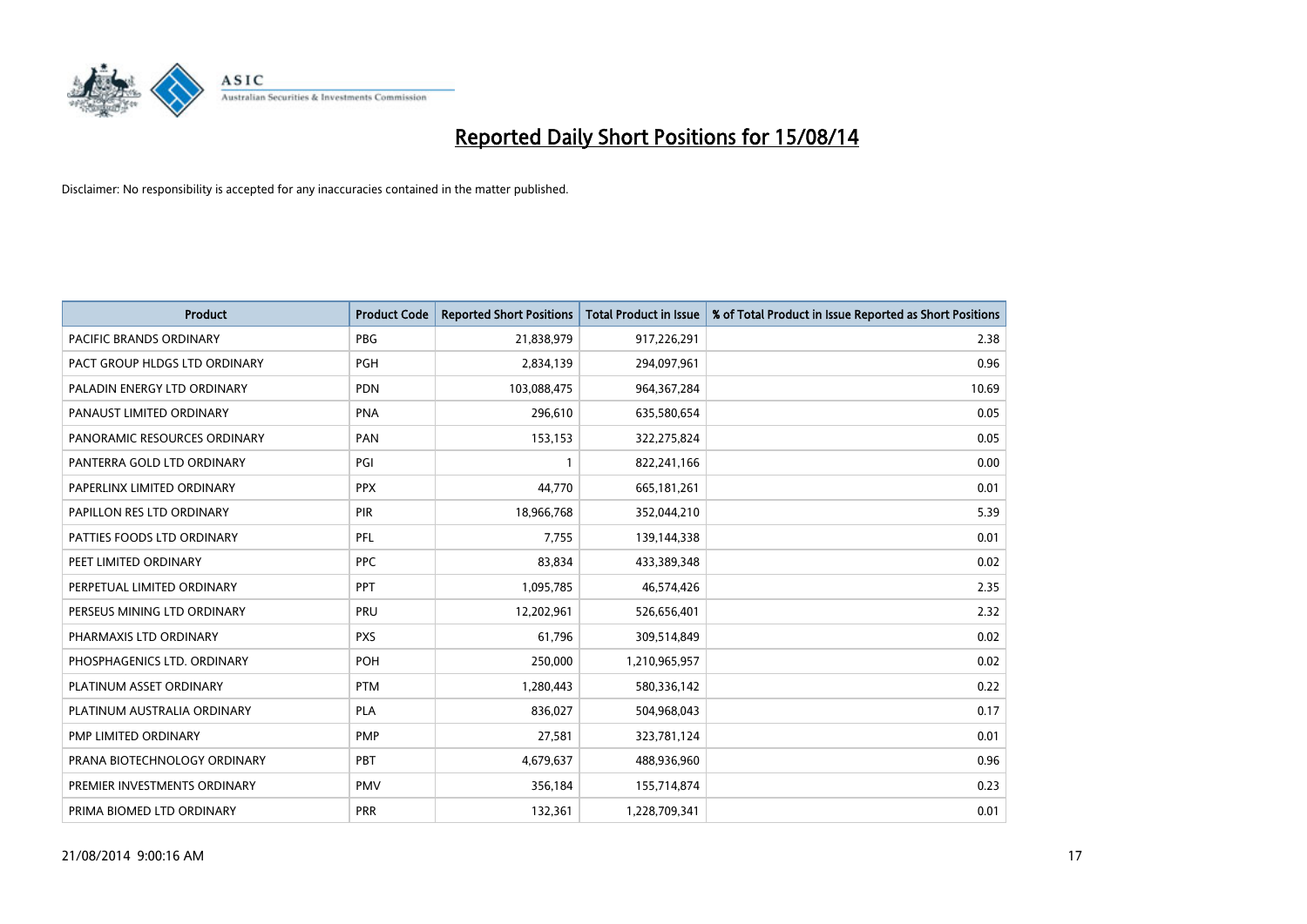

| <b>Product</b>                      | <b>Product Code</b> | <b>Reported Short Positions</b> | <b>Total Product in Issue</b> | % of Total Product in Issue Reported as Short Positions |
|-------------------------------------|---------------------|---------------------------------|-------------------------------|---------------------------------------------------------|
| PRIMARY HEALTH CARE ORDINARY        | <b>PRY</b>          | 17,379,674                      | 505,659,944                   | 3.44                                                    |
| PRIME MEDIA GRP LTD ORDINARY        | PRT                 | 1,685,939                       | 366,330,303                   | 0.46                                                    |
| PROGRAMMED ORDINARY                 | <b>PRG</b>          | 266,363                         | 118,644,974                   | 0.22                                                    |
| <b>QANTAS AIRWAYS ORDINARY</b>      | QAN                 | 95,068,222                      | 2,196,330,250                 | 4.33                                                    |
| OBE INSURANCE GROUP ORDINARY        | <b>OBE</b>          | 18,683,564                      | 1,277,602,695                 | 1.46                                                    |
| <b>QUBE HOLDINGS LTD ORDINARY</b>   | <b>QUB</b>          | 20,169,810                      | 1,051,172,929                 | 1.92                                                    |
| RAMELIUS RESOURCES ORDINARY         | <b>RMS</b>          | 734,071                         | 457,768,257                   | 0.16                                                    |
| RAMSAY HEALTH CARE ORDINARY         | <b>RHC</b>          | 1,445,830                       | 202,081,252                   | 0.72                                                    |
| <b>RCG CORPORATION LTD ORDINARY</b> | <b>RCG</b>          | 8,085                           | 263,808,625                   | 0.00                                                    |
| <b>RCR TOMLINSON ORDINARY</b>       | <b>RCR</b>          | 557,249                         | 136,989,238                   | 0.41                                                    |
| <b>REA GROUP ORDINARY</b>           | <b>REA</b>          | 1,555,231                       | 131,714,699                   | 1.18                                                    |
| RECALL HOLDINGS LTD ORDINARY        | <b>REC</b>          | 6,654,779                       | 312,903,583                   | 2.13                                                    |
| RECKON LIMITED ORDINARY             | <b>RKN</b>          | 1,269,163                       | 112,084,762                   | 1.13                                                    |
| <b>RED 5 LIMITED ORDINARY</b>       | <b>RED</b>          | 174,740                         | 759,451,008                   | 0.02                                                    |
| <b>RED FORK ENERGY ORDINARY</b>     | <b>RFE</b>          | 1,028,361                       | 501,051,719                   | 0.21                                                    |
| REDBANK ENERGY LTD ORDINARY         | <b>AEI</b>          | 13                              | 786,287                       | 0.00                                                    |
| REED RESOURCES LTD ORDINARY         | <b>RDR</b>          | 2,000                           | 523,453,895                   | 0.00                                                    |
| REGIS RESOURCES ORDINARY            | <b>RRL</b>          | 42,053,660                      | 499,744,095                   | 8.42                                                    |
| RESMED INC CDI 10:1                 | <b>RMD</b>          | 38,788,729                      | 1,403,045,440                 | 2.76                                                    |
| <b>RESOLUTE MINING ORDINARY</b>     | <b>RSG</b>          | 6,569,715                       | 641,189,223                   | 1.02                                                    |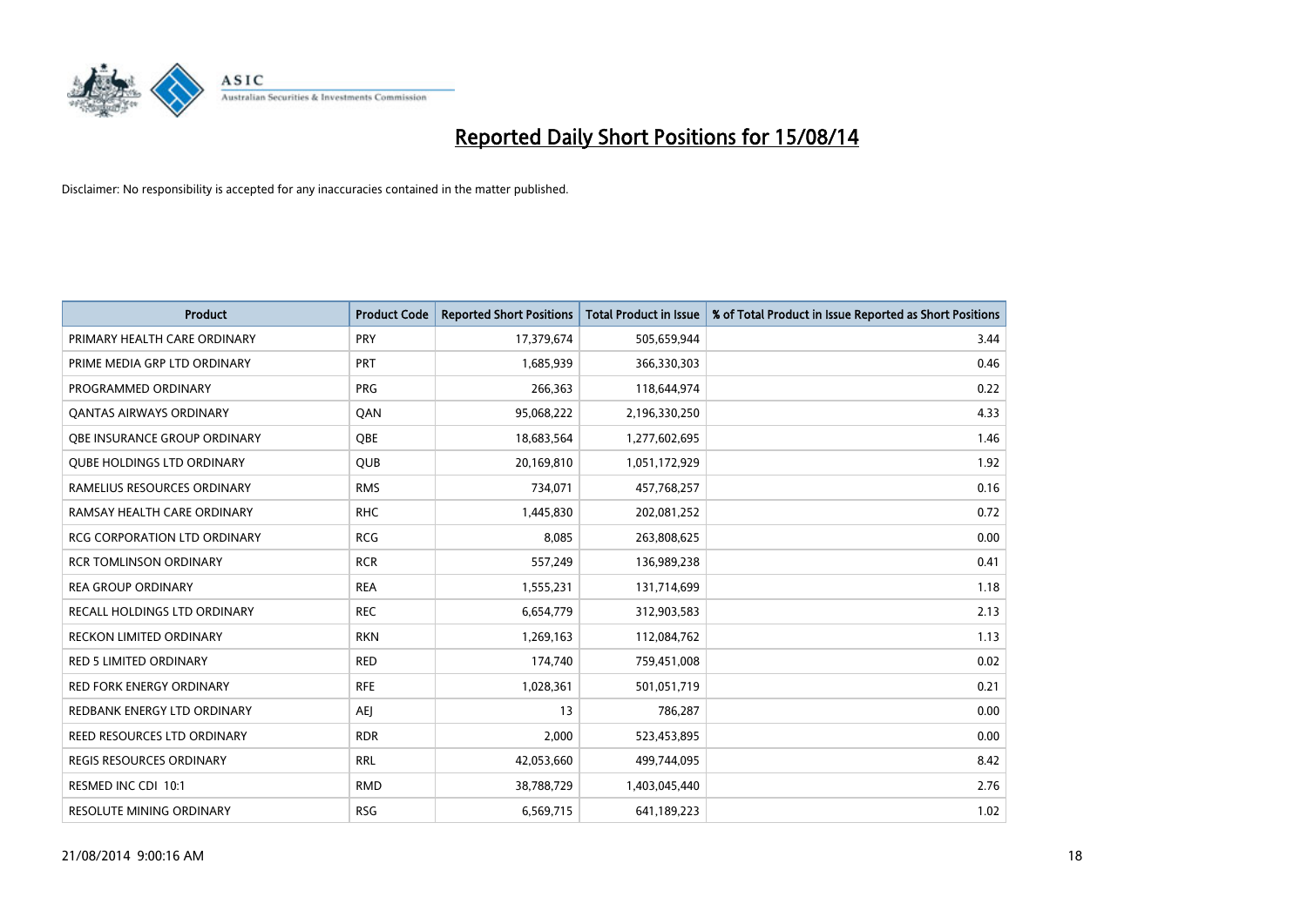

| <b>Product</b>                        | <b>Product Code</b> | <b>Reported Short Positions</b> | <b>Total Product in Issue</b> | % of Total Product in Issue Reported as Short Positions |
|---------------------------------------|---------------------|---------------------------------|-------------------------------|---------------------------------------------------------|
| <b>RESOURCE GENERATION ORDINARY</b>   | <b>RES</b>          | 1,220                           | 581,380,338                   | 0.00                                                    |
| <b>RETAIL FOOD GROUP ORDINARY</b>     | <b>RFG</b>          | 7,106,084                       | 144,878,508                   | 4.90                                                    |
| REX MINERALS LIMITED ORDINARY         | <b>RXM</b>          | 614,672                         | 220,519,784                   | 0.28                                                    |
| RIO TINTO LIMITED ORDINARY            | <b>RIO</b>          | 4,460,922                       | 435,758,720                   | 1.02                                                    |
| <b>ROBUST RESOURCES ORDINARY</b>      | <b>ROL</b>          | 1                               | 195,369,627                   | 0.00                                                    |
| ROC OIL COMPANY ORDINARY              | <b>ROC</b>          | 383,813                         | 687,618,400                   | 0.06                                                    |
| ROYAL WOLF HOLDINGS ORDINARY          | <b>RWH</b>          | 212,314                         | 100,387,052                   | 0.21                                                    |
| RUBIK FINANCIAL LTD. ORDINARY         | <b>RFL</b>          | 53,712                          | 340,999,914                   | 0.02                                                    |
| <b>RURALCO HOLDINGS ORDINARY</b>      | <b>RHL</b>          | 3,658                           | 77,291,069                    | 0.00                                                    |
| SAI GLOBAL LIMITED ORDINARY           | SAI                 | 513,654                         | 210,918,332                   | 0.24                                                    |
| SALMAT LIMITED ORDINARY               | <b>SLM</b>          | 100,056                         | 159,812,799                   | 0.06                                                    |
| SAMSON OIL & GAS LTD ORDINARY         | SSN                 | 20,376,960                      | 2,837,756,933                 | 0.72                                                    |
| SANDFIRE RESOURCES ORDINARY           | <b>SFR</b>          | 1,973,951                       | 155,640,968                   | 1.27                                                    |
| SANTOS LTD ORDINARY                   | <b>STO</b>          | 5,503,022                       | 976,663,403                   | 0.56                                                    |
| SARACEN MINERAL ORDINARY              | SAR                 | 1,695,262                       | 792,784,738                   | 0.21                                                    |
| SCA PROPERTY GROUP STAPLED SECURITIES | SCP                 | 30,411,686                      | 648,628,320                   | 4.69                                                    |
| <b>SCENTRE GRP STAPLED</b>            | SCG                 | 18,914,916                      | 5,324,296,678                 | 0.36                                                    |
| SEDGMAN LIMITED ORDINARY              | SDM                 | 1,593,668                       | 227,059,277                   | 0.70                                                    |
| SEEK LIMITED ORDINARY                 | <b>SEK</b>          | 12,685,254                      | 340,459,756                   | 3.73                                                    |
| SELECT HARVESTS ORDINARY              | SHV                 | 397,761                         | 57,999,427                    | 0.69                                                    |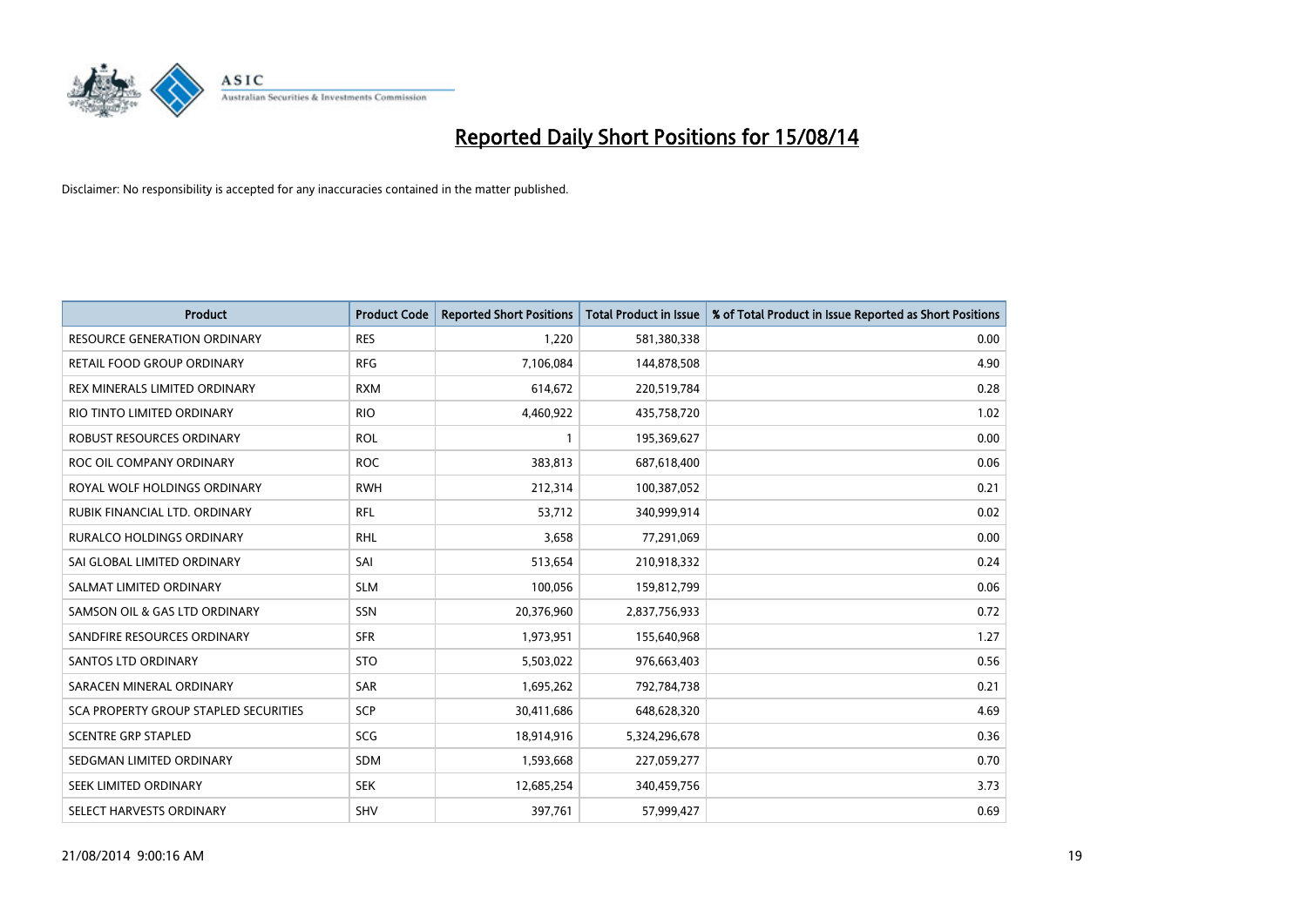

| <b>Product</b>                           | <b>Product Code</b> | <b>Reported Short Positions</b> | <b>Total Product in Issue</b> | % of Total Product in Issue Reported as Short Positions |
|------------------------------------------|---------------------|---------------------------------|-------------------------------|---------------------------------------------------------|
| SENEX ENERGY LIMITED ORDINARY            | <b>SXY</b>          | 10,044,254                      | 1,148,128,941                 | 0.87                                                    |
| SERVCORP LIMITED ORDINARY                | SRV                 | 3,147                           | 98,432,275                    | 0.00                                                    |
| SERVICE STREAM ORDINARY                  | <b>SSM</b>          | 30                              | 386,389,873                   | 0.00                                                    |
| SEVEN GROUP HOLDINGS ORDINARY            | <b>SVW</b>          | 44.731                          | 302,691,886                   | 0.01                                                    |
| SEVEN WEST MEDIA LTD ORDINARY            | <b>SWM</b>          | 5,637,989                       | 999,160,872                   | 0.56                                                    |
| SHINE CORPORATE ORDINARY                 | SHI                 | 1,812                           | 172,400,081                   | 0.00                                                    |
| SIGMA PHARMACEUTICAL ORDINARY            | <b>SIP</b>          | 19,438,232                      | 1,108,086,575                 | 1.75                                                    |
| SILEX SYSTEMS ORDINARY                   | <b>SLX</b>          | 6,031,245                       | 170,440,771                   | 3.54                                                    |
| SILVER CHEF LIMITED ORDINARY             | SIV                 | 74,172                          | 29,469,492                    | 0.25                                                    |
| SILVER LAKE RESOURCE ORDINARY            | <b>SLR</b>          | 22,199,802                      | 503,233,971                   | 4.41                                                    |
| SIMS METAL MGMT LTD ORDINARY             | SGM                 | 10,986,492                      | 204,604,433                   | 5.37                                                    |
| SINGAPORE TELECOMM. CHESS DEPOSITARY INT | SGT                 | 8,657,927                       | 117,328,705                   | 7.38                                                    |
| SINO GAS ENERGY ORDINARY                 | <b>SEH</b>          | 5,788,921                       | 1,541,422,358                 | 0.38                                                    |
| SIRIUS RESOURCES NL ORDINARY             | <b>SIR</b>          | 9,580,042                       | 311,938,269                   | 3.07                                                    |
| SIRTEX MEDICAL ORDINARY                  | <b>SRX</b>          | 35,709                          | 56,494,365                    | 0.06                                                    |
| SKILLED GROUP LTD ORDINARY               | <b>SKE</b>          | 4,814,471                       | 235,254,496                   | 2.05                                                    |
| <b>SKY NETWORK ORDINARY</b>              | <b>SKT</b>          | 256,276                         | 389,139,785                   | 0.07                                                    |
| SKYCITY ENT GRP LTD ORDINARY             | <b>SKC</b>          | 6,725,087                       | 582,088,094                   | 1.16                                                    |
| <b>SLATER &amp; GORDON ORDINARY</b>      | SGH                 | 4,411,556                       | 204,338,625                   | 2.16                                                    |
| SMS MANAGEMENT, ORDINARY                 | <b>SMX</b>          | 2,793,208                       | 69,394,537                    | 4.03                                                    |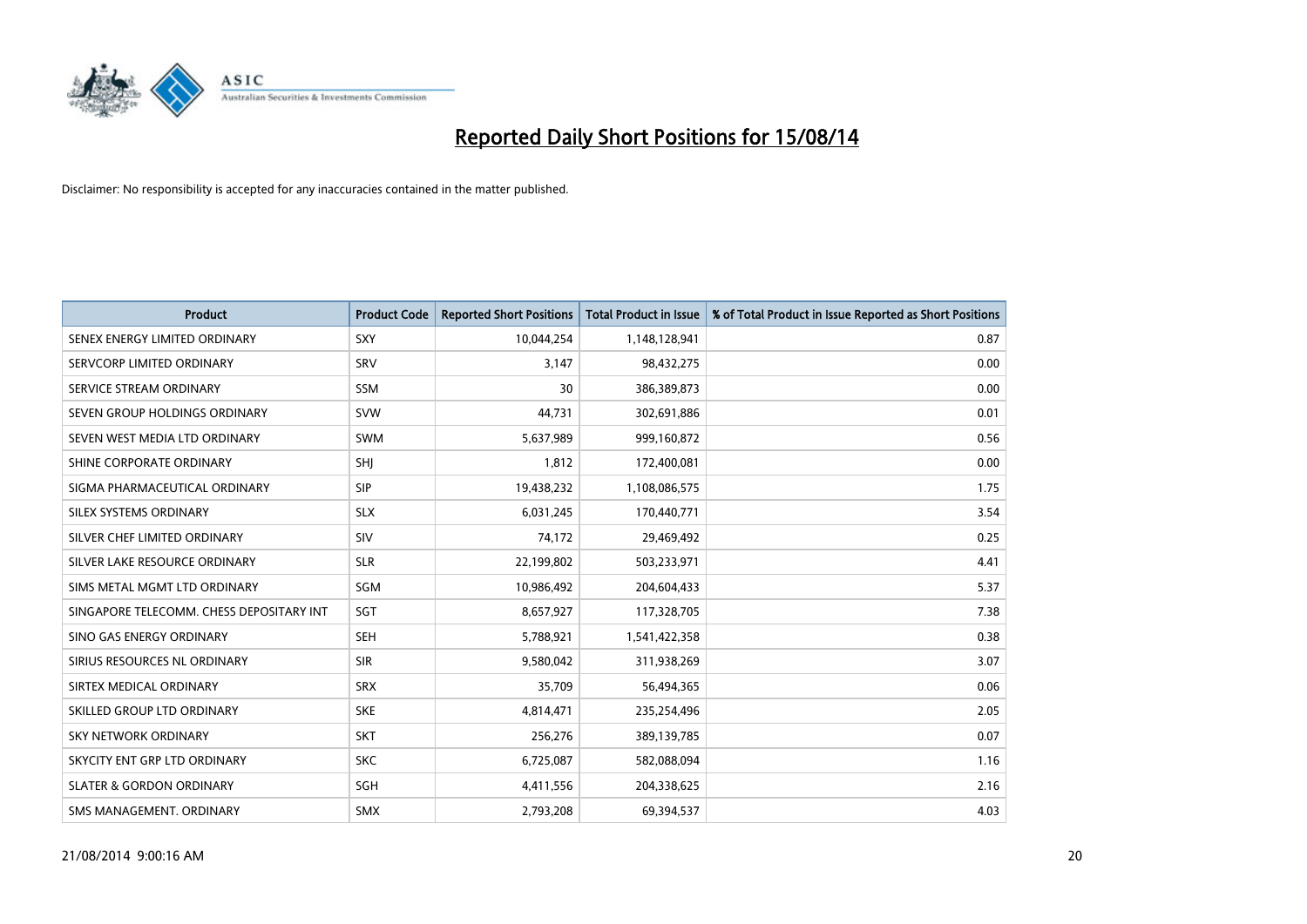

| <b>Product</b>                           | <b>Product Code</b> | <b>Reported Short Positions</b> | <b>Total Product in Issue</b> | % of Total Product in Issue Reported as Short Positions |
|------------------------------------------|---------------------|---------------------------------|-------------------------------|---------------------------------------------------------|
| SONIC HEALTHCARE ORDINARY                | <b>SHL</b>          | 3,177,213                       | 400,811,556                   | 0.79                                                    |
| SOUL PATTINSON (W.H) ORDINARY            | SOL                 | 16,987                          | 239,395,320                   | 0.01                                                    |
| SP AUSNET STAPLED SECURITIES             | <b>SPN</b>          | 740,309                         | 3,425,244,162                 | 0.02                                                    |
| SPARK INFRASTRUCTURE STAPLED US PROHIBT. | SKI                 | 22,825,541                      | 1,466,360,128                 | 1.56                                                    |
| SPARK NEW ZEALAND ORDINARY               | <b>SPK</b>          | 8,312,414                       | 1,828,530,844                 | 0.45                                                    |
| SPDR 200 FUND ETF UNITS                  | STW                 | 40,028                          | 46,146,865                    | 0.09                                                    |
| SPECIALTY FASHION ORDINARY               | <b>SFH</b>          | 1,802                           | 192,236,121                   | 0.00                                                    |
| SPOTLESS GRP HLD LTD ORDINARY            | <b>SPO</b>          | 17,098,460                      | 1,098,290,178                 | 1.56                                                    |
| ST BARBARA LIMITED ORDINARY              | <b>SBM</b>          | 13,115,147                      | 488,074,077                   | 2.69                                                    |
| STARPHARMA HOLDINGS ORDINARY             | <b>SPL</b>          | 14,535,478                      | 285,109,680                   | 5.10                                                    |
| STEADFAST GROUP LTD ORDINARY             | <b>SDF</b>          | 4,656,310                       | 501,638,307                   | 0.93                                                    |
| STH CRS ELECT ENGNR ORDINARY             | <b>SXE</b>          | 13,433                          | 161,523,130                   | 0.01                                                    |
| STHN CROSS MEDIA ORDINARY                | SXL                 | 30,364,395                      | 705,246,986                   | 4.31                                                    |
| STOCKLAND UNITS/ORD STAPLED              | SGP                 | 10,783,291                      | 2,326,978,560                 | 0.46                                                    |
| STRAITS RES LTD. ORDINARY                | SRQ                 | 28,747                          | 1,217,730,293                 | 0.00                                                    |
| STRIKE ENERGY LTD ORDINARY               | <b>STX</b>          | 4,000                           | 833,330,946                   | 0.00                                                    |
| STW COMMUNICATIONS ORDINARY              | SGN                 | 1,791,124                       | 403,828,512                   | 0.44                                                    |
| SUNCORP GROUP LTD ORDINARY               | <b>SUN</b>          | 13,890,396                      | 1,286,600,980                 | 1.08                                                    |
| SUNDANCE ENERGY ORDINARY                 | <b>SEA</b>          | 4,479,244                       | 548,714,663                   | 0.82                                                    |
| SUNDANCE RESOURCES ORDINARY              | <b>SDL</b>          | 79,033,891                      | 3,082,028,456                 | 2.56                                                    |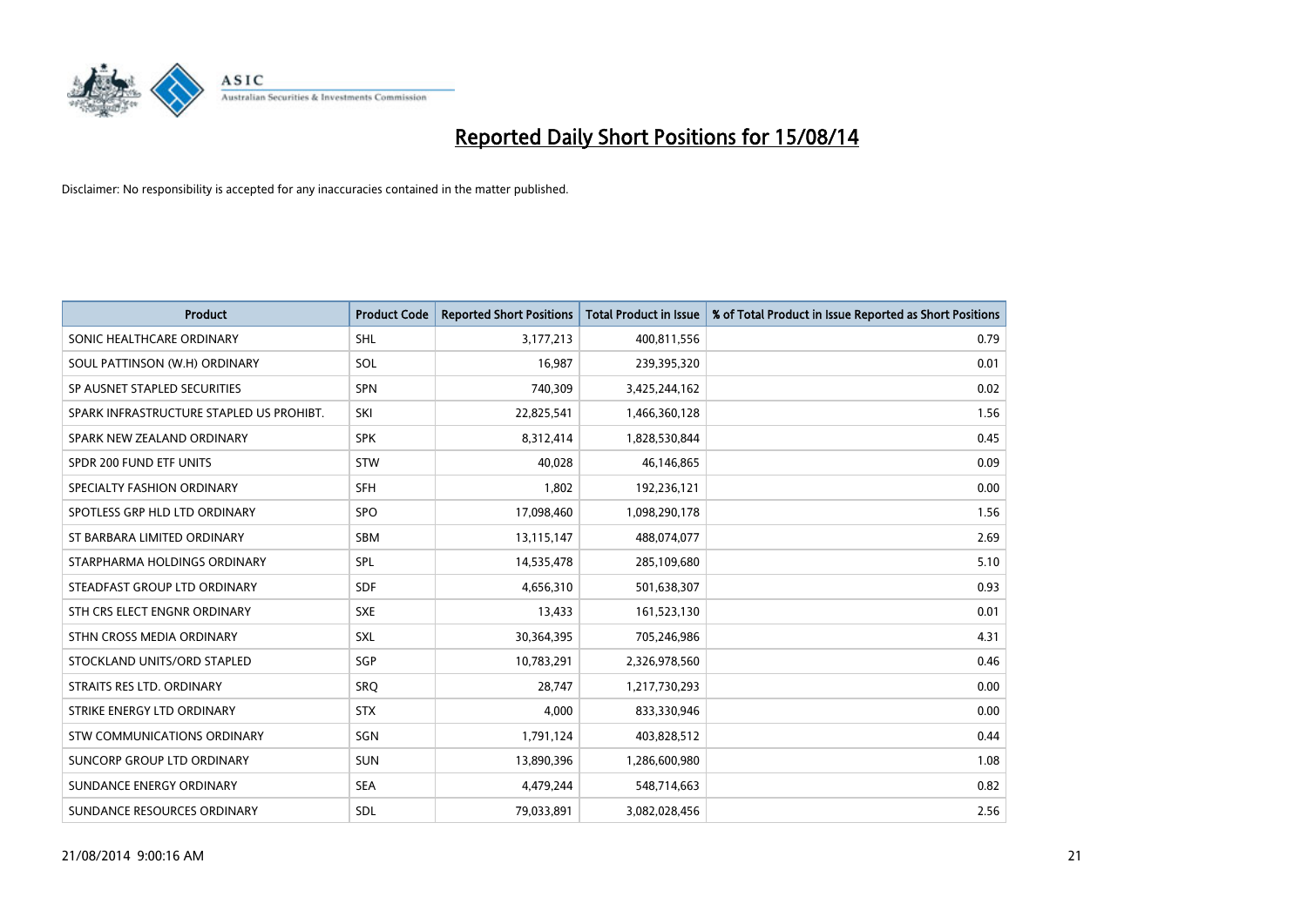

| <b>Product</b>                   | <b>Product Code</b> | <b>Reported Short Positions</b> | <b>Total Product in Issue</b> | % of Total Product in Issue Reported as Short Positions |
|----------------------------------|---------------------|---------------------------------|-------------------------------|---------------------------------------------------------|
| SUNLAND GROUP LTD ORDINARY       | <b>SDG</b>          | 131,431                         | 181,710,087                   | 0.07                                                    |
| SUPER RET REP LTD ORDINARY       | <b>SUL</b>          | 5,720,240                       | 196,731,620                   | 2.91                                                    |
| SYD AIRPORT STAPLED US PROHIBIT. | <b>SYD</b>          | 21,196,142                      | 2,216,216,041                 | 0.96                                                    |
| SYRAH RESOURCES ORDINARY         | <b>SYR</b>          | 4,172,788                       | 163,470,076                   | 2.55                                                    |
| TABCORP HOLDINGS LTD ORDINARY    | <b>TAH</b>          | 19,444,776                      | 762,954,019                   | 2.55                                                    |
| TAP OIL LIMITED ORDINARY         | <b>TAP</b>          | 8,184                           | 243,150,627                   | 0.00                                                    |
| TASSAL GROUP LIMITED ORDINARY    | TGR                 | 223,374                         | 146,507,029                   | 0.15                                                    |
| TATTS GROUP LTD ORDINARY         | <b>TTS</b>          | 18,100,097                      | 1,434,545,797                 | 1.26                                                    |
| <b>TECHNOLOGY ONE ORDINARY</b>   | <b>TNE</b>          | 91,792                          | 308,796,455                   | 0.03                                                    |
| TELECOM CORPORATION ORDINARY     | <b>TEL</b>          | 195,212                         | 1,828,530,844                 | 0.01                                                    |
| TELSTRA CORPORATION. ORDINARY    | <b>TLS</b>          | 48,889,128                      | 12,443,074,357                | 0.39                                                    |
| TEN NETWORK HOLDINGS ORDINARY    | <b>TEN</b>          | 145,951,371                     | 2,630,984,596                 | 5.55                                                    |
| TERANGA GOLD CORP CDI 1:1        | TGZ                 | 30,654                          | 79,354,621                    | 0.04                                                    |
| TFS CORPORATION LTD ORDINARY     | <b>TFC</b>          | 1,656,992                       | 324,157,408                   | 0.51                                                    |
| THE PAS GROUP LTD ORDINARY       | <b>PGR</b>          | 609,390                         | 136,690,860                   | 0.45                                                    |
| THE REJECT SHOP ORDINARY         | <b>TRS</b>          | 3,196,716                       | 28,844,648                    | 11.08                                                   |
| THORN GROUP LIMITED ORDINARY     | <b>TGA</b>          | 176                             | 150,634,985                   | 0.00                                                    |
| TIGER RESOURCES ORDINARY         | <b>TGS</b>          | 3,394,575                       | 898,784,227                   | 0.38                                                    |
| TOLL HOLDINGS LTD ORDINARY       | <b>TOL</b>          | 28,720,624                      | 717,133,875                   | 4.00                                                    |
| TOX FREE SOLUTIONS ORDINARY      | <b>TOX</b>          | 3,479,544                       | 133,752,359                   | 2.60                                                    |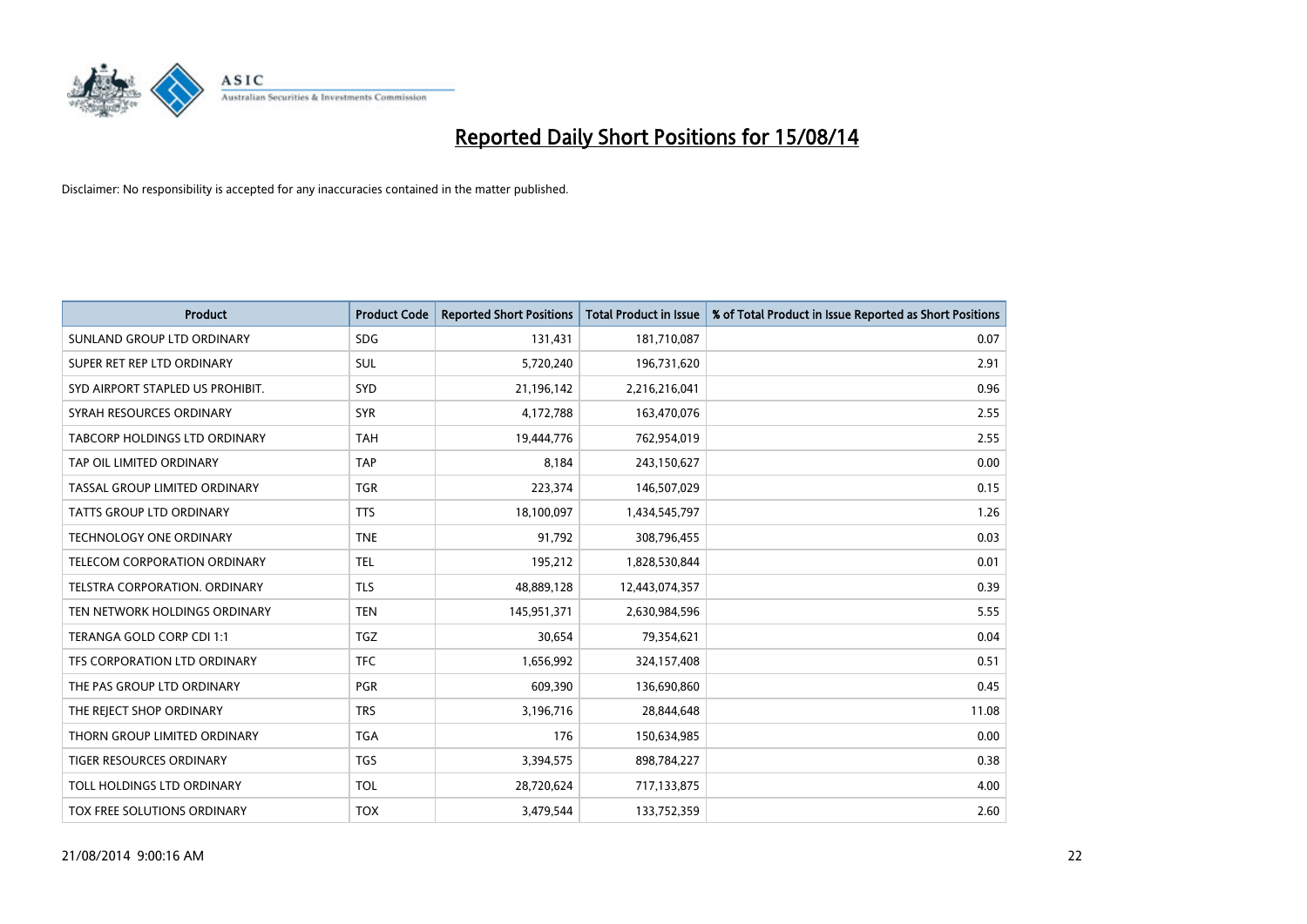

| <b>Product</b>                       | <b>Product Code</b> | <b>Reported Short Positions</b> | <b>Total Product in Issue</b> | % of Total Product in Issue Reported as Short Positions |
|--------------------------------------|---------------------|---------------------------------|-------------------------------|---------------------------------------------------------|
| TPG TELECOM LIMITED ORDINARY         | <b>TPM</b>          | 11,389,178                      | 793,808,141                   | 1.43                                                    |
| TRADE ME GROUP ORDINARY              | <b>TME</b>          | 4,082,833                       | 396,584,956                   | 1.03                                                    |
| <b>TRANSFIELD SERVICES ORDINARY</b>  | <b>TSE</b>          | 25,496,890                      | 512,457,716                   | 4.98                                                    |
| TRANSPACIFIC INDUST. ORDINARY        | <b>TPI</b>          | 3,777,405                       | 1,579,648,778                 | 0.24                                                    |
| TRANSURBAN GROUP TRIPLE STAPLED SEC. | <b>TCL</b>          | 20,757,374                      | 1,896,571,343                 | 1.09                                                    |
| <b>TREASURY GROUP ORDINARY</b>       | <b>TRG</b>          | 33,601                          | 23,697,498                    | 0.14                                                    |
| TREASURY WINE ESTATE ORDINARY        | <b>TWE</b>          | 10,806,779                      | 649,427,560                   | 1.66                                                    |
| TRITON MIN LTD ORDINARY              | <b>TON</b>          | 7,262                           | 299,304,477                   | 0.00                                                    |
| TROY RESOURCES LTD ORDINARY          | <b>TRY</b>          | 2,357,752                       | 195,061,337                   | 1.21                                                    |
| <b>TZ LIMITED ORDINARY</b>           | <b>TZL</b>          | 5,451,639                       | 384,874,293                   | 1.42                                                    |
| UGL LIMITED ORDINARY                 | UGL                 | 19,489,469                      | 166,511,240                   | 11.70                                                   |
| UNILIFE CORPORATION CDI 6:1          | <b>UNS</b>          | 105,793                         | 268,394,868                   | 0.04                                                    |
| UXC LIMITED ORDINARY                 | <b>UXC</b>          | 3,350,373                       | 322,477,434                   | 1.04                                                    |
| <b>VEDA GROUP LTD ORDINARY</b>       | <b>VED</b>          | 17,859,205                      | 842,055,406                   | 2.12                                                    |
| <b>VILLAGE ROADSHOW LTD ORDINARY</b> | <b>VRL</b>          | 1,356,942                       | 159,504,142                   | 0.85                                                    |
| VIRGIN AUS HLDG LTD ORDINARY         | <b>VAH</b>          | 58,397,607                      | 3,514,825,734                 | 1.66                                                    |
| VIRTUS HEALTH LTD ORDINARY           | <b>VRT</b>          | 4,683,187                       | 79,722,678                    | 5.87                                                    |
| VISION EYE INSTITUTE ORDINARY        | <b>VEI</b>          | 48,135                          | 161,562,757                   | 0.03                                                    |
| <b>VOCATION LTD ORDINARY</b>         | <b>VET</b>          | 13,070,748                      | 202,899,894                   | 6.44                                                    |
| <b>VOCUS COMMS LTD ORDINARY</b>      | <b>VOC</b>          | 226,342                         | 94,609,834                    | 0.24                                                    |